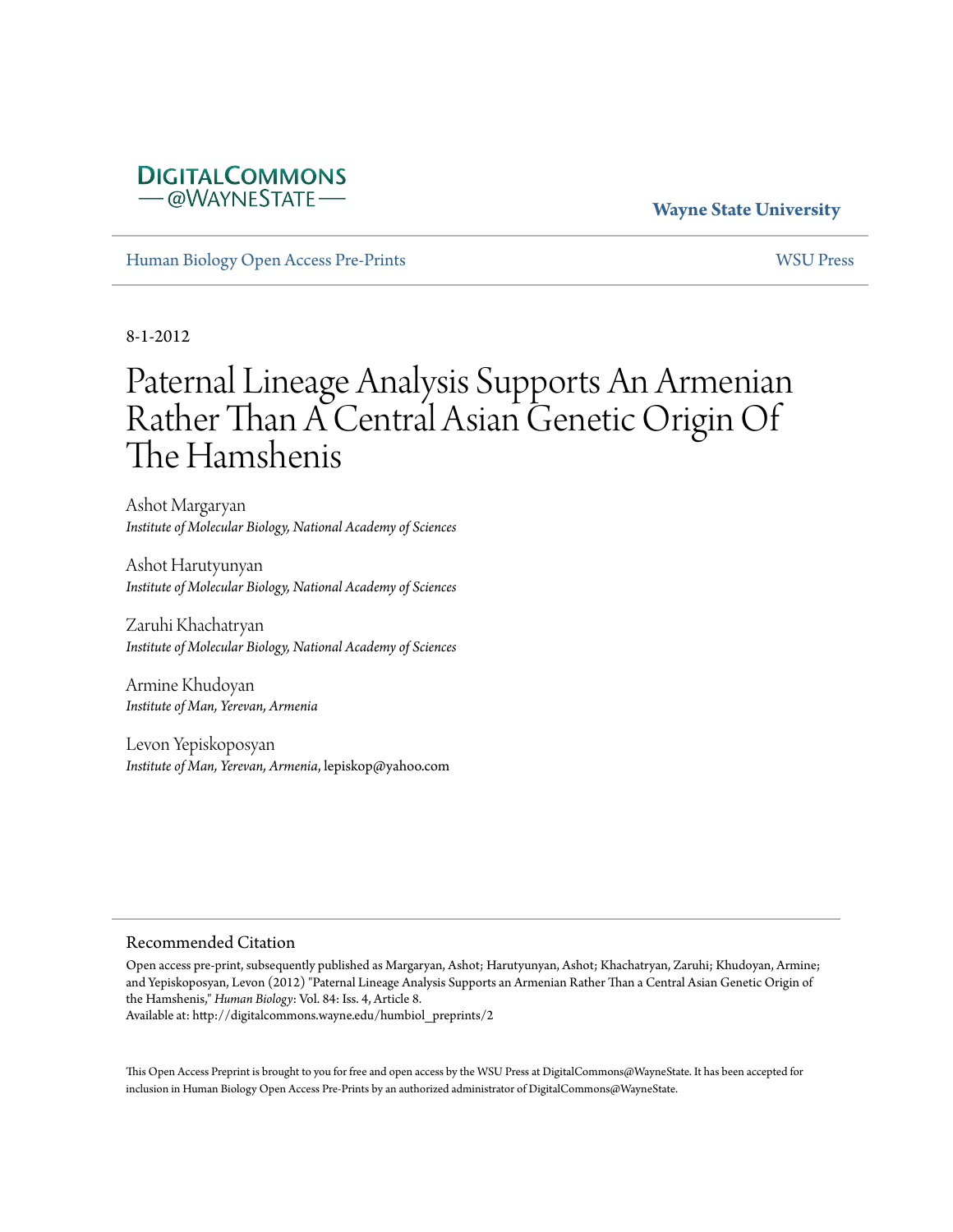### **Paternal lineage analysis supports an Armenian rather than a**

## **Central Asian genetic origin of the Hamshenis**

Ashot Margaryan<sup>1</sup>, Ashot Harutyunyan<sup>1</sup>, Zaruhi Khachatryan<sup>1</sup>, Armine Khudoyan<sup>2</sup> and Levon Yepiskoposyan $1^*$ 

<sup>1</sup> Institute of Molecular Biology, National Academy of Sciences

2 Institute of Man, Yerevan, Armenia

\* Corresponding author (7 Hasratyan Str., 0014, Yerevan, Armenia;

Tel: +374 10 281626, fax: +374 10 282061; email: lepiskop@yahoo.com)

**Key words:** Y chromosome, microsatellite haplotypes, Hamshenis, genetic anthropology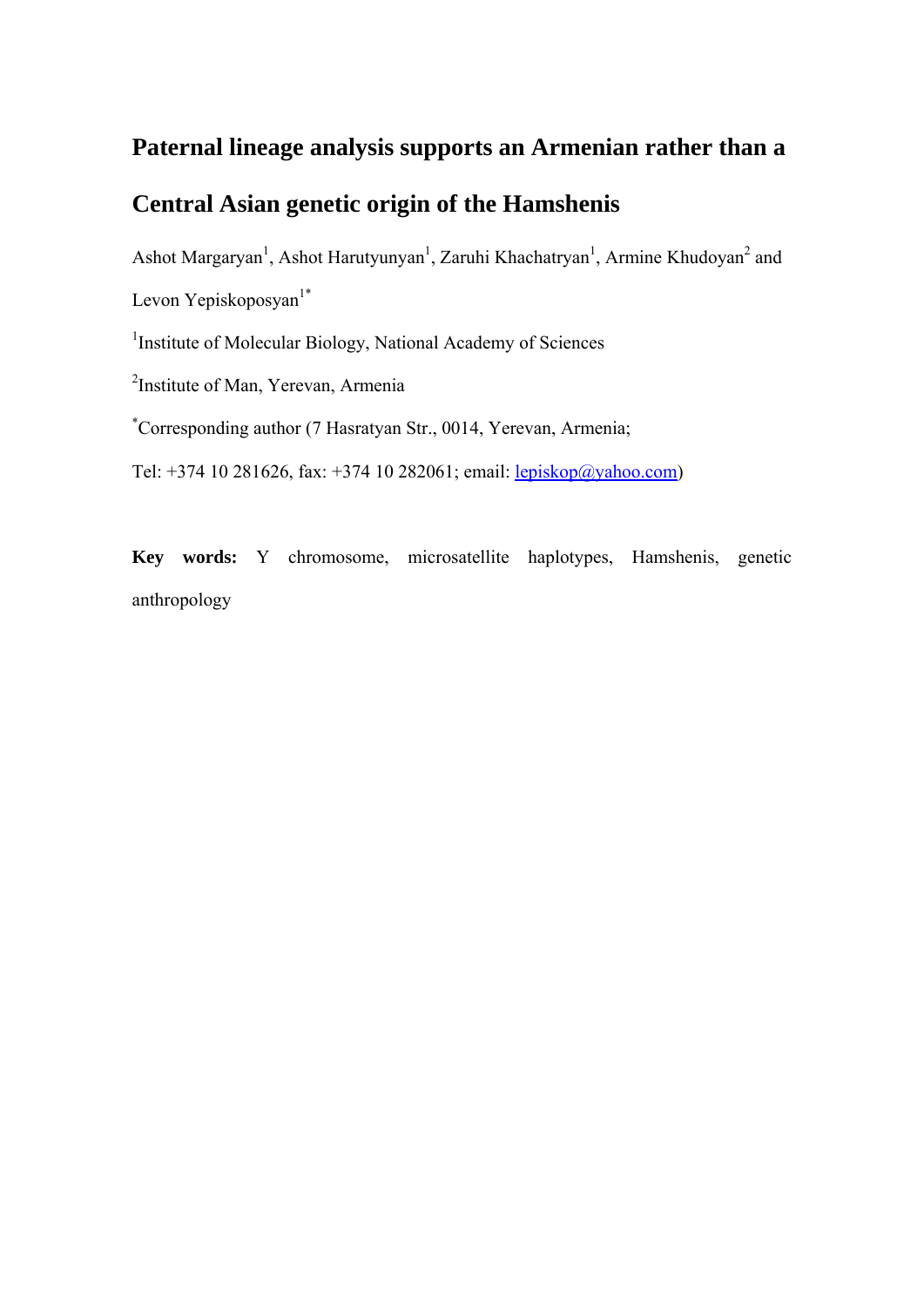#### **Abstract**

The Hamshenis are an isolated geographic group of Armenians with a strong ethnic identity who, until the early decades of the twentieth century, inhabited the Pontus area on the southern coast of the Black Sea. Scholars hold alternative views on their origin, proposing eastern Armenia, western Armenia and Central Asia, respectively, as their most likely homeland. To ascertain whether genetic data from the non-recombining portion of the Y chromosome is supportive any of these suggestions, we screened 82 Armenian males of the Hamsheni descent for 12 biallelic and 6 microsatellite Y-chromosomal markers. These data were compared with the corresponding datasets from the representative populations of the three candidate regions. Genetic difference between the Hamshenis and other groups is significant and backs up the hypothesis of the Armenian origin of the Hamshenis, indicating the central historical Armenia as a homeland of the ancestral population. This inference is further strengthened by the results of admixture analysis, which does not support the Central Asian hypothesis of the Hamshenis origin. Genetic diversity values and patterns of genetic distances suggest a high degree of genetic isolation of the Hamshenis consistent with their retention of a distinct and ancient dialect of the Armenian language.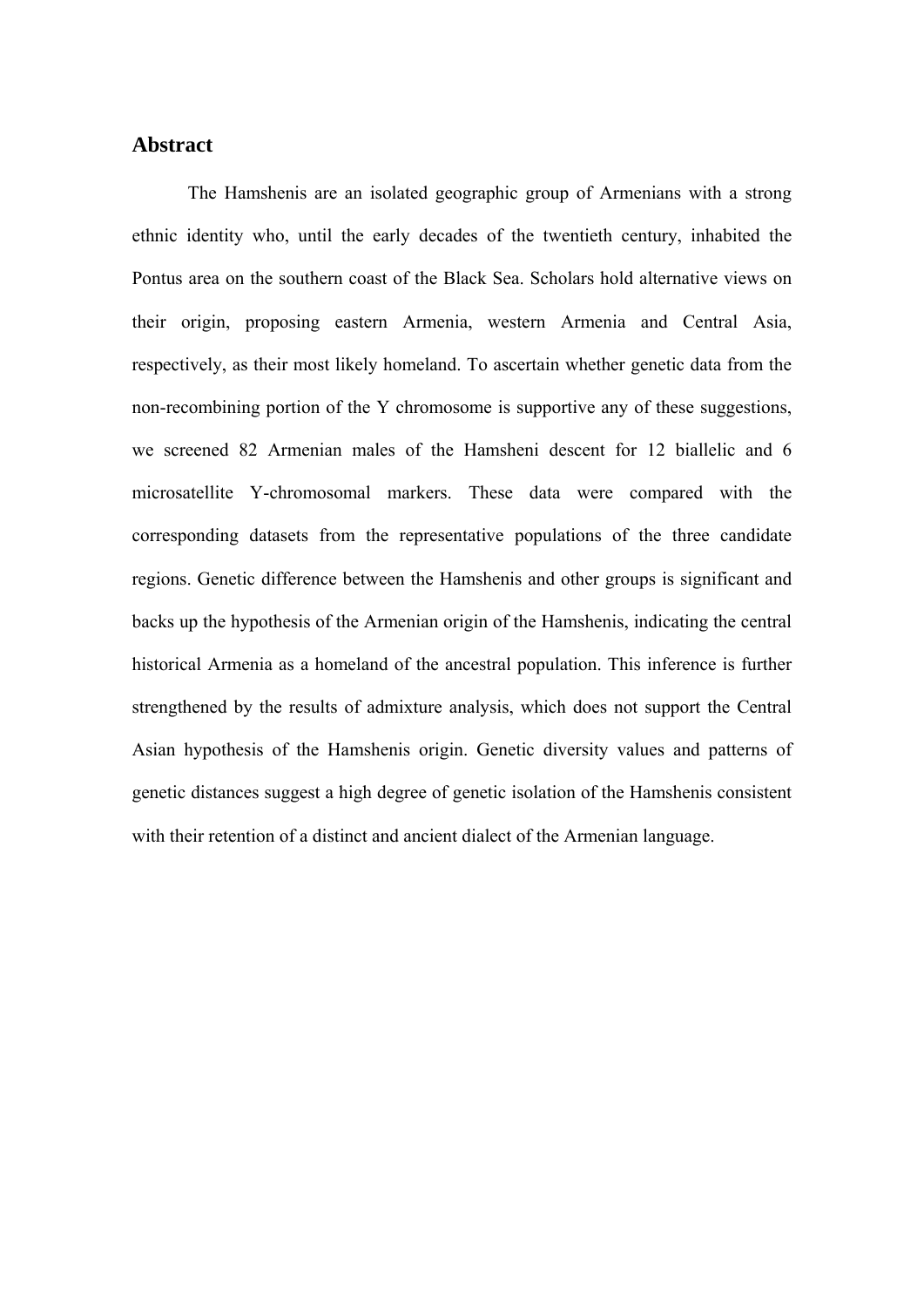#### **Introduction**

The Hamshenis represent an Armenian-speaking group, which is distinguished by the use of a particular dialect (Homshetsma) of the Western Armenian language. Presently they mainly inhabit the Black Sea coastal areas of Turkey, Russia, and Georgia and also have smaller communities in Armenia and Central Asia (the latter being the consequence of forced migration from Soviet Georgia in 1944). Together the Russian and Georgian populations consist of approximately 150,000 individuals (Kuznetsov 1995). The Hamshenis of Turkey and Central Asia practice Islam, while those in Russia, Georgia, and Armenia are members of the Armenian Apostolic Church. The Christian Hamshenis studied in this paper display a strong and distinct ethniccultural identity (Simonian 2006).

Opinions concerning the geographic origin of the Hamshenis are contradictory and entail three alternative hypotheses: a) eastern Armenia (an area roughly covered by the present state of Armenia), b) western Armenia (presently eastern Turkey), and c) Central Asia.

The hypothesis of the eastern Armenian origin is based on medieval historical records. In 791 AD Prince Shapuh Amatuni and his son Hamam, together with12,000 Armenian families, left Oshagan (Eastern Armenia) in order to escape the oppressive regime of the Abbasids (Khachikyan 1969). The Byzantine emperor settled them around the town of Tampour in the Pontus region, between the Black Sea and the Pontic Mountains. The name Tampour was changed to Hamamshen (built by Hamam), then to Hamshen and, finally, to the current Hemshin (Torlakian 1981). The province of Hamshen flourished and was virtually separated from other Armenian populations developing its unique dialect of the Armenian language (Khachikyan 1969).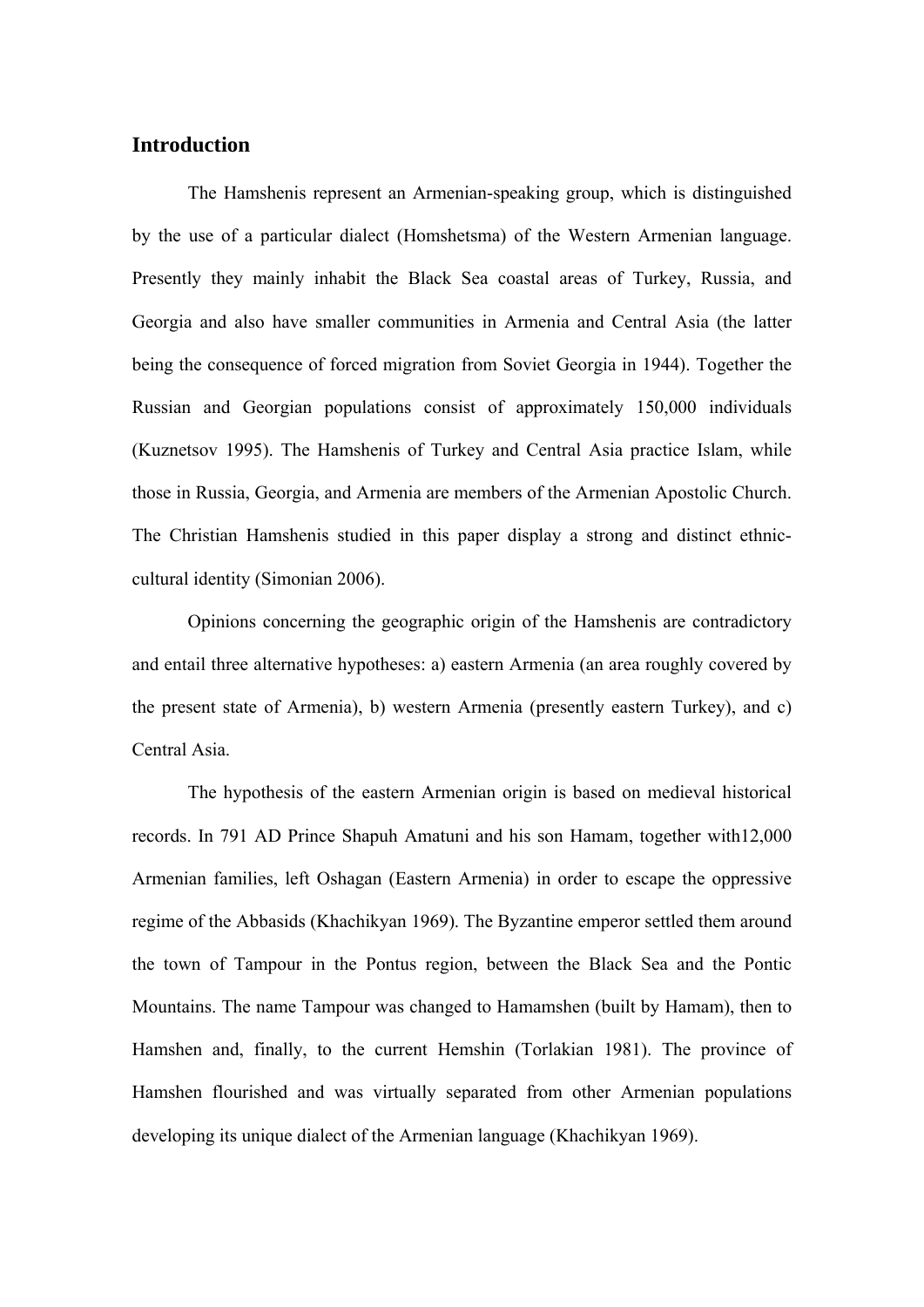No historical records covering the period between the late eight-century and the 13<sup>th</sup> century have been preserved. The province retained its sovereignty until the late 1480s when it fell under the Ottoman rule (Simonian 2006). As a consequence, in the  $16<sup>th</sup>$  century and, on a larger scale, in the  $18<sup>th</sup>$  century, a significant number of the Hamshenis were forced to convert to Islam (Khachikyan 1969). The majority of those who refused to convert fled and settled in the eastern coast of the Black Sea belonging to the Russian Empire, mainly in the districts of Batum, Abkhazia, Sochi and even Crimea. The settlers preserved their Christian lifestyle and other aspects of their cultural identity (Kuznetsov 1995).

Backers of the western Armenian origin argue that the founding of Hamshen was subsequent to the destruction of the medieval Armenian capital Ani by the Seljuk Turks in 1064 AD. A group of fugitives from Ani is said to have found refuge in the forests of Hamshen, 'which until then had never seen any human face' (Torlakian 1981). An alternative account of the western Armenian origin claims that Hamshen was founded by the migrants from Ispir (Figure 1) (Khachikyan 1969). Similarities between the dialects of the Khodorchur Valley of Pertakrag and Hamshen are supportive of this point of view (Vaux 2007). On the other hand, such similarities could be a reflection of contacts between the two areas throughout centuries rather than an indication of a common origin (Simonian 2007). Based on ancient historical records, Vardanian (1999) suggests that the history of Armenian population of Hamshen began much earlier, during the reigns of kings Menua, Arguishti and Sardur II, rulers of Urartu in the eighth century BC. Thus the establishment of Hamshen was a consequence of their successive invasions leading to the conquest of the northern coastal regions of Anatolia and Pontus (Redgate 2000).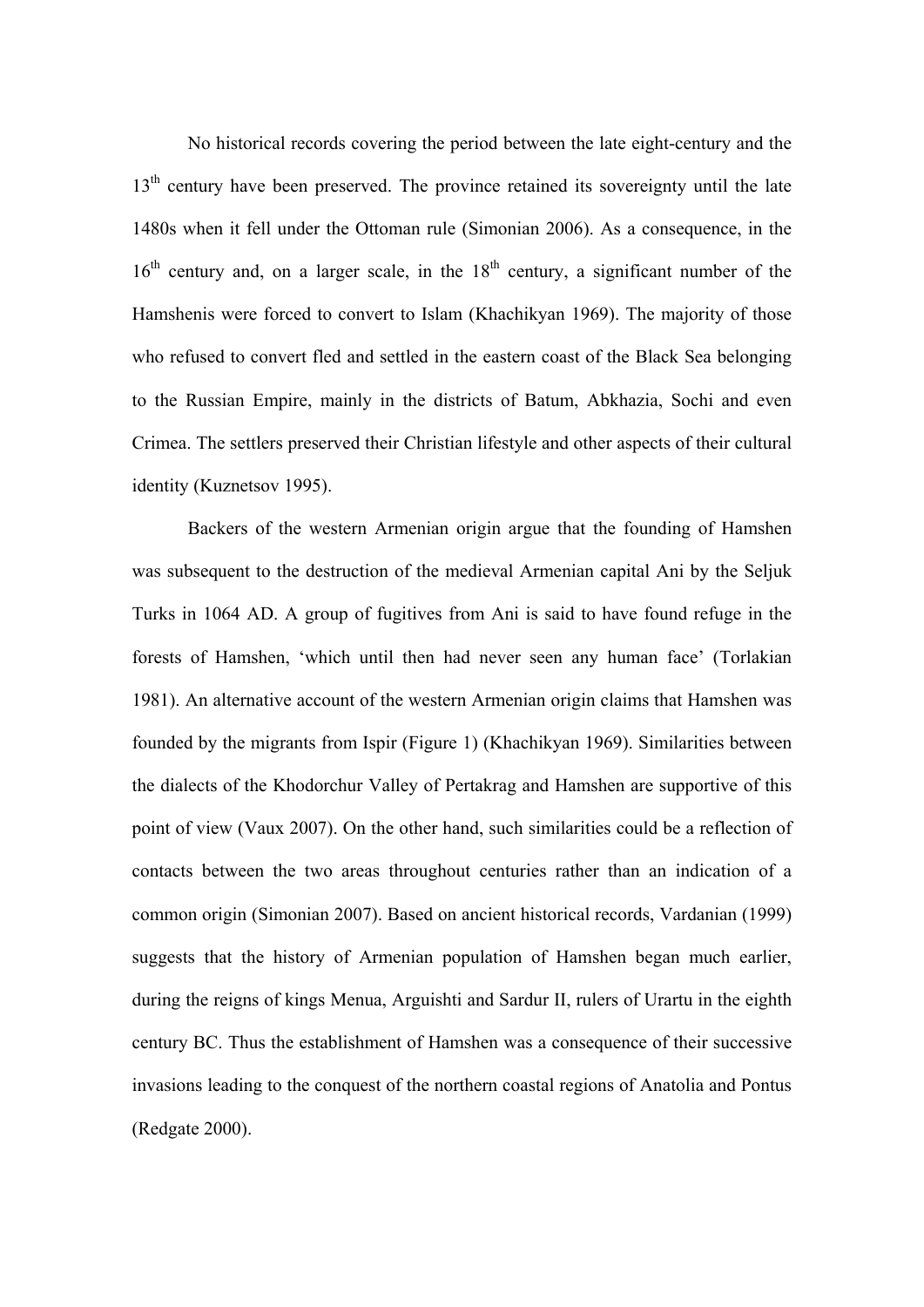Supporters of the Central Asian origin hypothesis, modern Turkish historians (see Benninghaus 2007), suggest that Muslim Hamshenis (Hemshinli) are the descendants of Oghuz Turks from Central Asia. According to this account, the ancestors of the Hemshinli originated in Khorasan and settled in the region of Hamadan in the mid  $3<sup>rd</sup>$ century BC. During the rule of the Armenian king Ardashes II (Arsacid in Turkish sources) they moved from Hamadan in Persia to the areas of Oshagan and Aparan in Armenia. The name of the ruling family of this Turkish tribe 'Amad-Uni' is said to reflect their long stay in Hamadan. The Amatunis (derived from Amad-Uni) migrated to the valley of the Çoruh River in 604 AD (Figure 1) and later, in 620 AD, to the region of Hamshen. The leader of the migrants the 'İlbeği Hamam Beg' rebuilt the destroyed city of Dampur/Tambur and renamed it Hamamashen in his own honour.

To clarify the genetic origin of the Hamshenis we investigated their Ychromosomal markers. This approach has been widely used as a powerful tool in population genetics to analyze genetic relationships in various ethnic groups. In many communities the paternal line of biological continuity is an important element for preservation of ethnic and cultural identity (Haber et al. 2011; Balanovsky et al. 2011; Lowery et al. 2011; Yunusbayev et al. 2012; Weale et al. 2001; Thomas et al. 2008; Bowden et al. 2008; King and Jobling 2009). Hence the paternally inherited nonrecombining portion of the Y chromosome (NRY) is frequently used in studies of geographical structuring of different human populations. The main goal of this study was to test the current hypotheses of the Hamshenis origin using genetic tools such as the paternally inherited Y-chromosomal markers.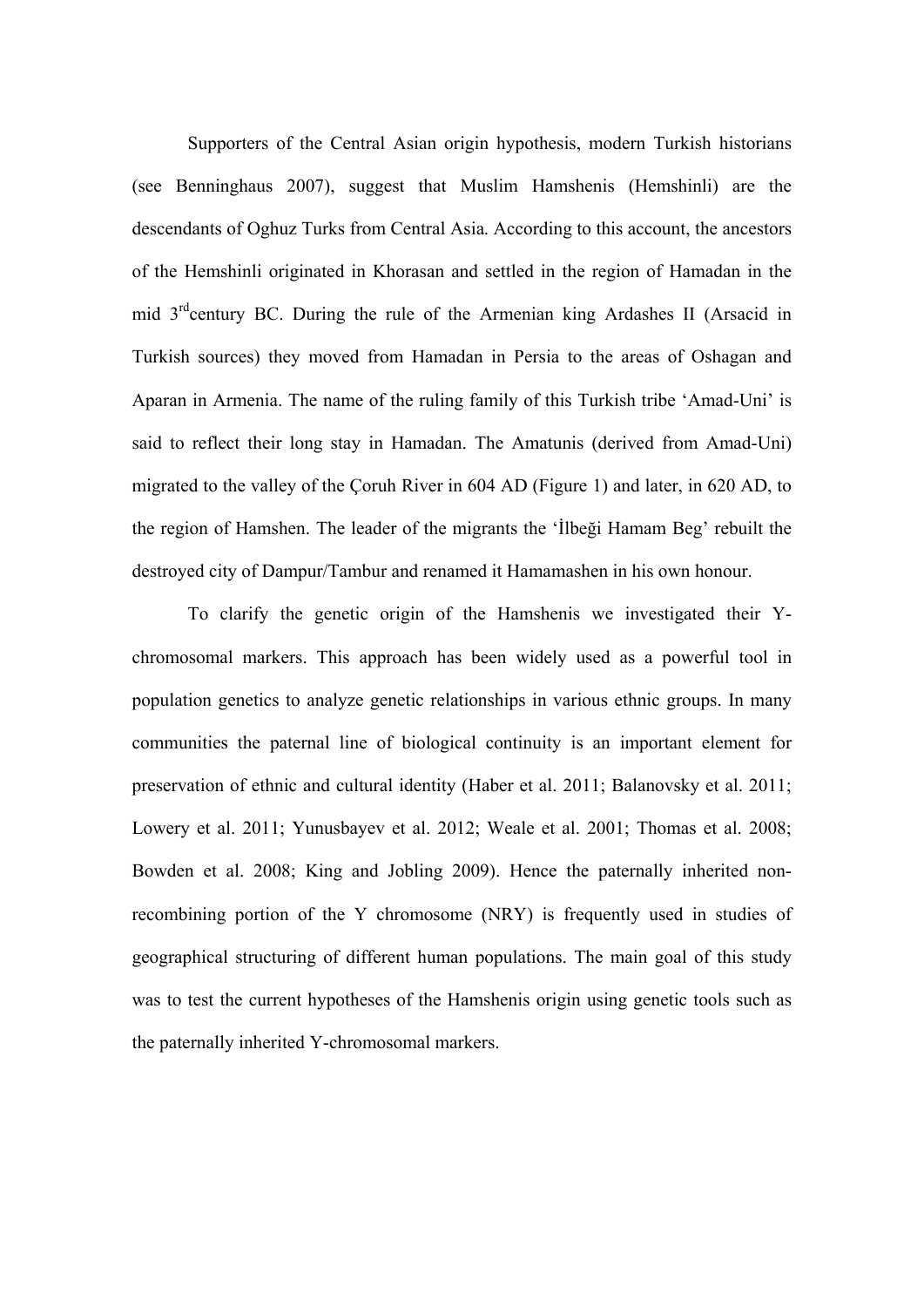#### **Materials and Methods**

#### **Subjects and collection of DNA**

The study subjects were selected to represent the Hamshenis and the three putative areas of interest. After obtaining informed consents, the mouth swabs were collected anonymously from adult males, unrelated at the paternal-grandparental level.

**Hamsheni samples** were collected from 82 residents of two villages, Novomichailovskiy (n=19 out of a total population of 10,600) and Tenguinka (n=63 out of a total population of 2,500), located in the coastal area of the Black Sea in the Krasnodar region of Russia. The subjects identified themselves as direct descendents of the Hamshenis from the town Janik in northeastern Turkey. Most of the ancestors of this group moved to Russia in 1915 from their settlements in the Samsun province (westward from the original Hamshen area) (Khachikyan 1969). According to the historical accounts, earlier they had migrated to Samsun in the  $17<sup>th</sup>$  century AD to escape the forced conversion to Islam.

**Eastern Armenian samples:** Data used were from a previously published paper by Weale et al. (2001) as well as from the newly collected samples. The latter were collected from the Armenian males residing in the isolated mountainous regions of Syunik (n=296) in Republic of Armenia.

**Western Armenian samples:** We used two groups as possible source populations. The first group, SWA (n=96), was from western Armenia (currently in Turkey), which represents southwestern historical Armenia. The second group, CA (n=145), consisted of the patrilineal descendants of Armenians from the central regions of historical Armenia (cities of Erzrum and Kars).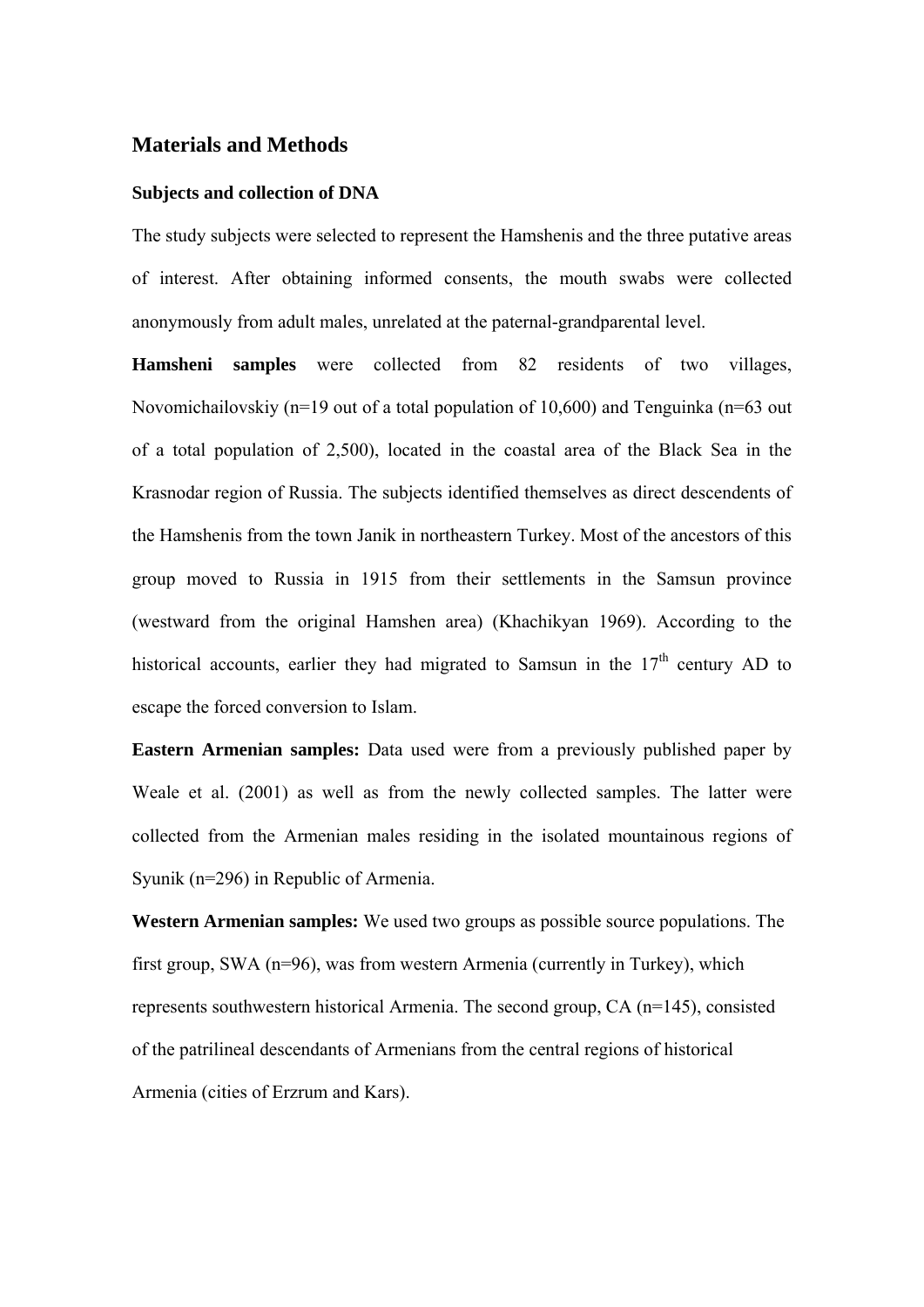**Central Asia:** Y-chromosomal typing results of 39 Uzbek males (general population students of Tashkent University, of Uzbek ethnicity), as a representative population of Central Asian origin, were kindly provided by Dr. Neil Bradman from TCGA, UCL.

#### **Typing of Y chromosome polymorphisms**

DNA was isolated using a standard phenol-chloroform extraction. The strategy adopted for typing of samples was designed to ensure informative comparison with the existing published data. NRY were characterised by 12 binary Y chromosome polymorphisms including 92R7, M9, M13, M20, sY81, SRY+465, SRY4064, SRY10831, Tat, M17, *Alu* insert – YAP, and p12f2 (Weale et al. 2001; Rosser et al. 2000). NRYs were also screened for six microsatellite markers, DYS19, DYS388, DYS390, DYS391, DYS392, and DYS393 according to Thomas et al. (1999). Haplogroups (hg) were defined by the UEP markers according to the updated Y Chromosome Consortium nomenclature (Karafet et al. 2008). Microsatellite repeat numbers were assigned according to the nomenclature of Kayser et al. (1997).

#### **Statistical analysis**

Pairwise  $F_{ST}$  genetic distances were estimated from analysis of molecular variance (AMOVA)  $\Phi_{ST}$  values with the aid of Arlequin program v. 3.5 (Excoffier and Lischer 2010). A bootstrapping method was used to calculate unbiased values of gene diversity index, *h*, as well as its confidence intervals, with the help of Octave package. Tests for significant population differentiation were carried out using the exact test for population differentiation (Raymond and Rousset 1995). Testing for differences in *h* between two populations was performed by using the Bayesian approach (Thomas et al. 2002)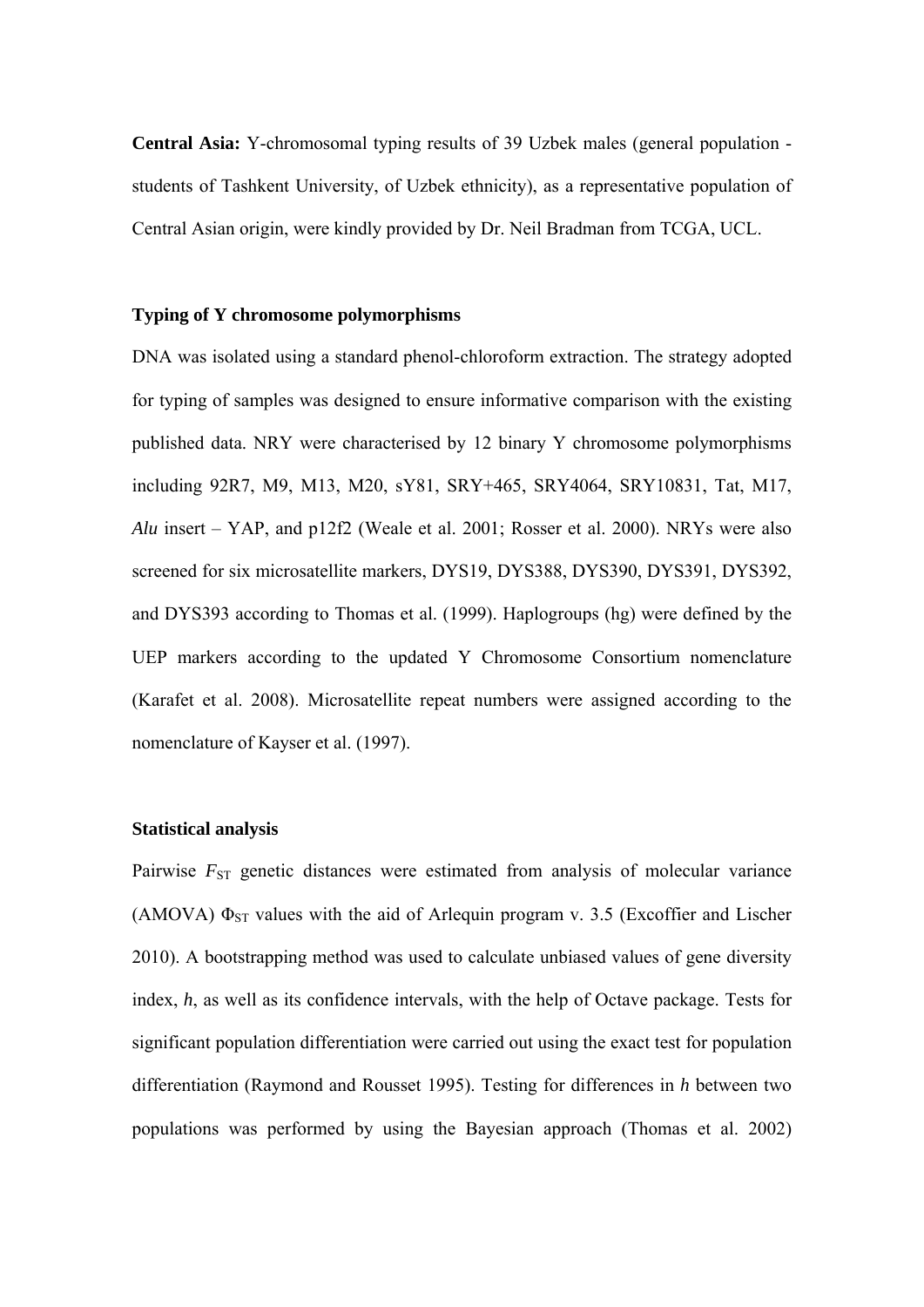carried out with statistical package 'R' (URL: http://www.R-project.org/). Principal Coordinates Analysis was conducted on similarity matrices based on  $F_{ST}$  genetic distances with the use of the GenStat program.

Signature haplotype analysis (high frequency modal haplotypes and modal clusters (Thomas et al. 1998; Thomas et al. 2000; Wilson et al. 2001) was performed with Microsoft Excel.

The admixture proportions of the three hypothesized populations (4 groups) in the Hamshenis gene pool were assessed using the ADMIX 2.0 program (Dupanloup and Bertorelle 2001). Estimates of the admixture coefficients and their SEs were calculated based on microsatellite data using 10,000 bootstrap replicates with the mutation rate of  $2.7x10^{-5}$  per year as described by Zhivotovsky et al. (2004).

The Nework 4.6.1.0 was used for median networks construction (available at http://www.fluxus-engineering.com) considering the 6Y-STR loci (DYS19, DYS388, DYS390, DYS391, DYS392, DYS393). The weight of each locus was assigned to be inversely proportional to its molecular variance. The reduced median procedure  $(r = 2)$ was followed by a median joining analysis (epsilon  $= 0$ ) to reduce the complexity of the network. The star contraction and maximum parsimony options were used for further simplification of the networks.

#### **Results**

#### **NRY haplotypes**

The 12 UEP markers typed for all samples identified nine haplogroups when considering all data sets and seven haplogroups in the Hamshenis only (Table 1).The most frequent (i.e. modal) haplogroup in the Hamshen is BT\*(xDE,JK) with a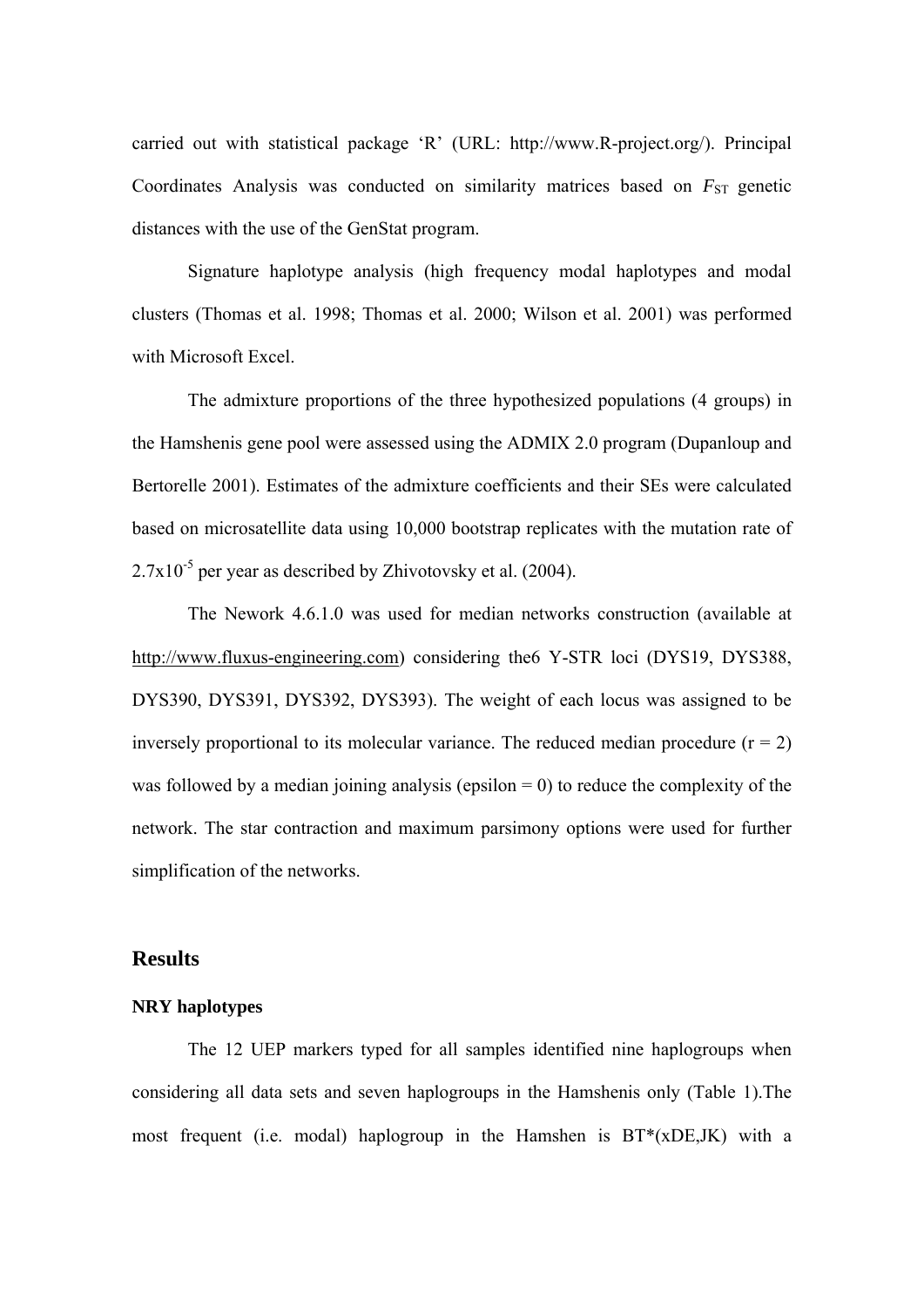frequency of about 44%, which is two- to four-fold higher than in comparative data sets. In south-western Armenian and central Armenian groups the modal haplogroup is J, which is also highly represented in the Hamshen (31.7%) and Syunik (37.17%) groups, whereas in the Uzbeks it has a frequency of only about 7.7%. The  $P^*(xR1a)$  is the most frequently encountered haplogroup in the Syunik and Uzbek groups while having only about 8.5% frequency in the Hamshenis. According to the exact test values at the haplogroup level all the populations studied significantly differ from each other  $(p<0.05)$ .

The six microsatellites define a total of 231 compound UEP+microsatellite haplotypes the most frequent of which are shown in Table 2. The Hamshenis share their "modal haplotype" (15.9%) only with the group of central historical Armenia (CA) (2.8%), while it is completely absent in other groups. The modal haplotypes of the three Armenian groups of Syunik, SWA and CA are shared at various degrees among them but not detected in the Hamshen and Uzbek populations. The most frequent haplotype of the Uzbeks is present at negligible levels in Hamshen, Syunik, and SWA.

The Hamshenis as well as the other four groups also significantly differ from each other  $(p<0.01)$  based on the exact test of population differentiation at haplotype level.

A similar pattern of distribution is observed when analysing modal clusters defined as a modal haplotype plus its one-step neighbours (Table 3).

Bootstrap gene diversity (*h*) value is the lowest in the Hamshenis (Figure 2) and is significantly different from the other four groups  $(p<0.05)$  when using the Bayesian approach (data not shown). The highest *h* value is observed in SWA and it is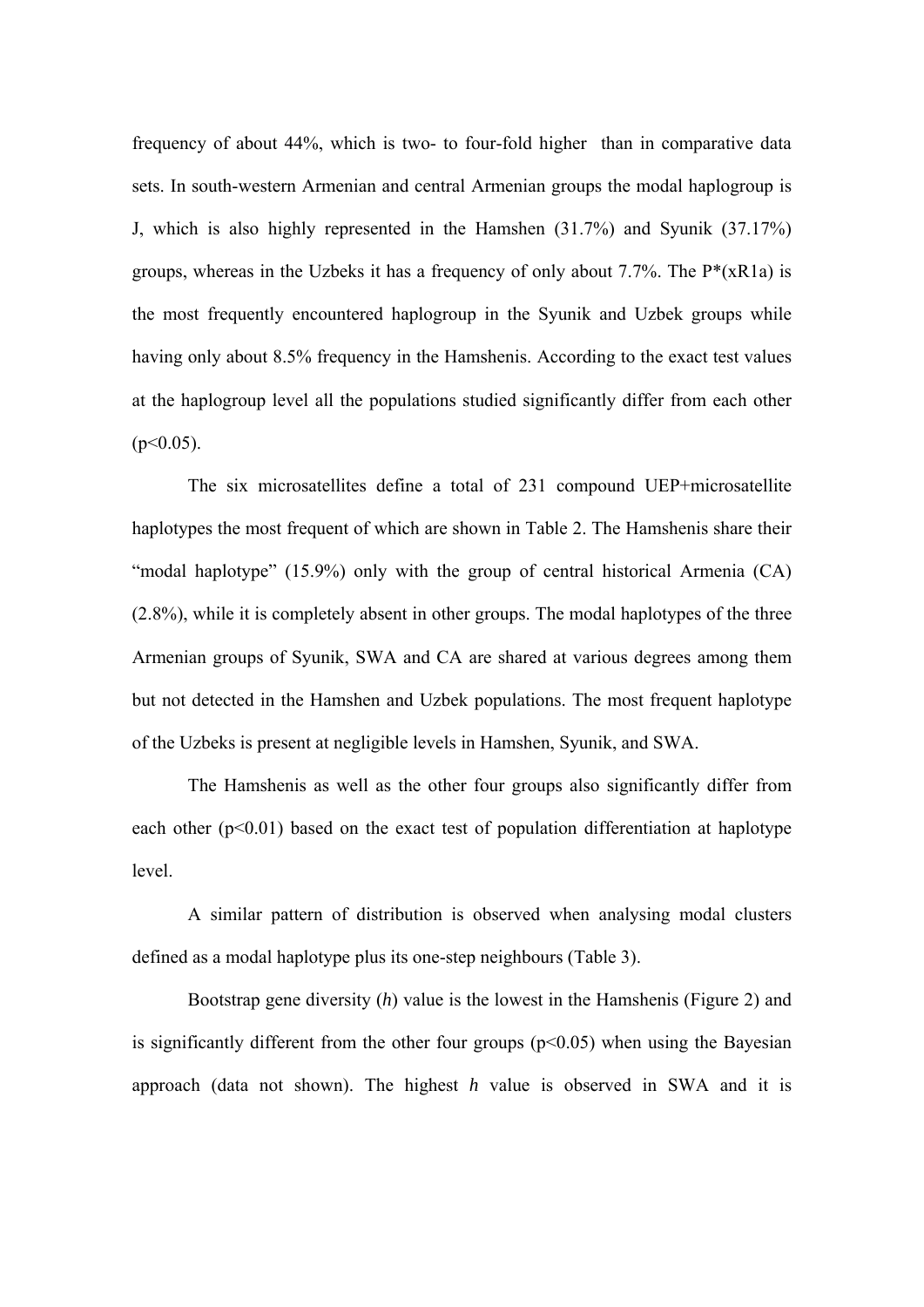significantly different from the other groups  $(p<0.01)$  when relying on the same approach.

#### **Genetic distances**

No significant genetic differences are detected between the two villages according to the exact test  $(p>0.05)$  for the microsatellite markers. The Hamshenis modal haplotypes (MH) and modal clusters (MC) are represented in both communities (MH: Novomichailovskiy = 15.8%, Tenguinka = 15.9%; MC: Novomichailovskiy =  $36.8\%$ , Tenguinka =  $28.6\%$ ). As expected, the inhabitants of the two villages display the lowest levels of genetic diversity  $(h)$  and are not significantly different  $(p>0.05)$  thus implicating the long-term reproductive isolation of the Hamshenis in these two locations. The marriage pattern analysis shows that in both communities the rate of intra village marriages is very high reaching up to 98.5% in Tenguinka and 75% in Novomikhalovskiy. In addition, more detailed examination of birthplaces among the couples indicates that all the marriages related to our sampling (either intra or inter village) can be traced back to the descendents of the Janik Hamshenis.

The pattern of genetic proximity among the Hamshenis and four other groups was visualised using the results of Principal Coordinate Analysis based on  $F_{ST}$  values obtained from the UEP data (Figure 3a) or combined UEP and microsatellite haplotype frequency data (Figure 3b). All the populations studied are significantly different from each other based on either datasets. The UEP-based genetic distance  $(F_{ST})$  is the smallest between the Hamsheni and SWA groups while the larger  $F_{ST}$  separates the Hamsheni and Uzbek populations. The same pattern is observed when assessing the  $F_{ST}$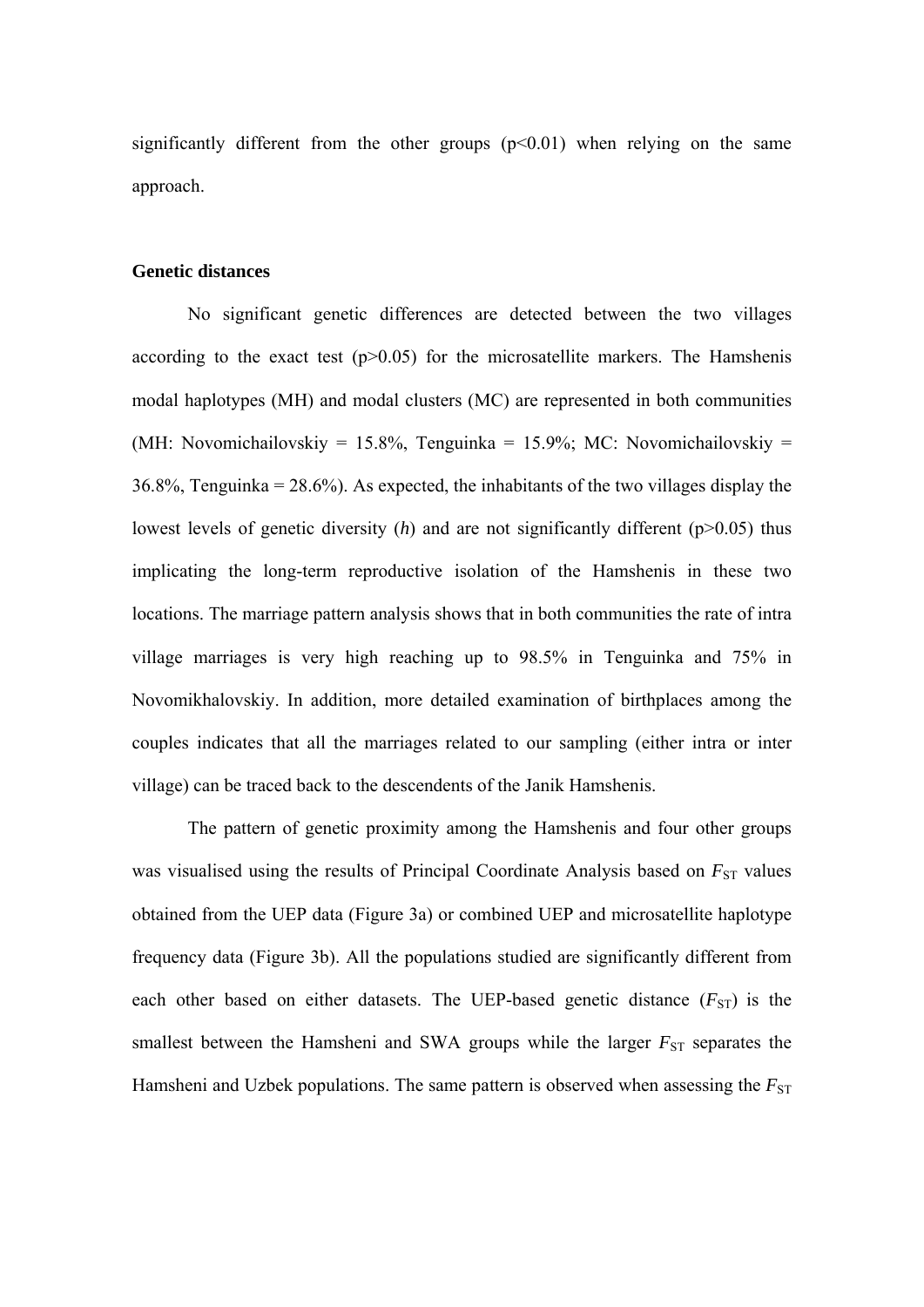values among the groups based on combined UEP and microsatellite haplotype frequency data.

#### **Admixture and Network analysis**

According to the results of admixture analysis, the Uzbeks and south-western Armenians (SWA) had virtually no genetic contribution to the Hamsheni gene pool while contemplating the time-span of 1,000 years (postulated for the western Armenian origin of the Hamshenis), 1,300 years (foreastern Armenian origin), or 2,300 years (for Central-Asian origin) in the admixture calculations. The measurable genetic inflow from the Uzbek and SWA groups can only be perceived if the time of admixture event is set to 60,000 years for the Uzbeks and 8,000 years for the south-western Armenians. These results (i.e., much longer time periods than the hypothesised ones) clearly rule out the ideas of the Central-Asian or south-western Armenian origin of the Hamshenis.

Calculation of the admixture coefficients for two other possible scenarios with the involvement of the eastern and central-western Armenians as parental populations indicated that their relative contribution to the Hamsheni gene pool is estimated at 35% and 65%, respectively, if the admixture event is set at 2300 years (Figure 4). However, only the central-western Armenian genetic influence, supported by a 100% bootstrap admixture coefficient, could be detected in the Hamsheni population if the time of the admixture event is set at 1,300 years or less.

These implications are further supported by the results of the median network analysis for the two most frequently encountered Hamsheni haplogroups, BT\*(xDE,JK) and J (Figure 5). The diagrams demonstrate that the Hamsheni haplotypes cluster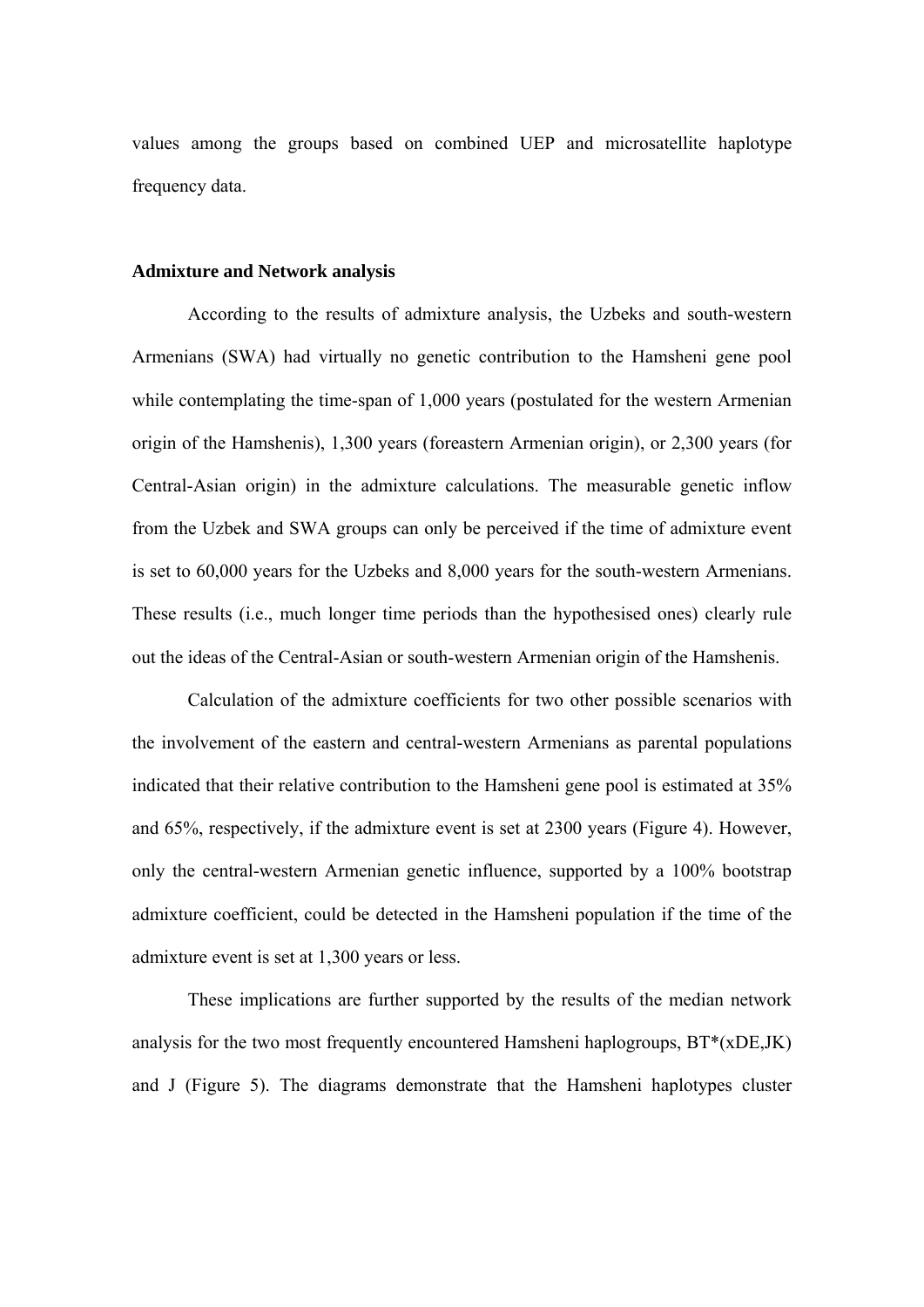predominantly with the groups of the central historical Armenians and eastern Armenians while the Uzbek haplotypes are quite distant from the modal counterparts.

#### **Discussion**

This work is the first attempt to shed light on the genetic history of one of the enigmatic Armenian geographic groups, the Hamshenis, based on the analysis of the paternally inherited Y-chromosomal markers. The current hypotheses concerning the origin of this group were tested with different methods. The distribution of the frequently encountered (modal) haplotypes and clusters provided some support only for the western Armenian hypothesis (central historical Armenia), while the analysis of genetic distances between the populations did not give an unequivocal information to make any final conclusions about the origin of the Hamshenis. At the same time, the latter analysis suggested that genetically the Hamshenis are closest to the western Armenians and very distant from the Uzbeks. The observed patterns of genetic relationship were further strengthened by the results of admixture analysis, which clearly excluded any noticeable contribution from the Central Asian group to the origin of Hamshenis. It is worth mentioning here that this result was obtained using a 2,300 years of the supposed admixture point as suggested by the proponents of the Central Asian origin of the Hamshenis.

The conclusion that the inhabitants of the Hamsheni villages are the representative of the pre-1915 settlers of Janik prior to their forced migration is supported by the distribution of NRY haplotypes in these two villages, which are not statistically significant, and by the proportion of the HMH and HMC, which are similar in both villages. The low values of genetic diversity in the Hamshenis are reflective of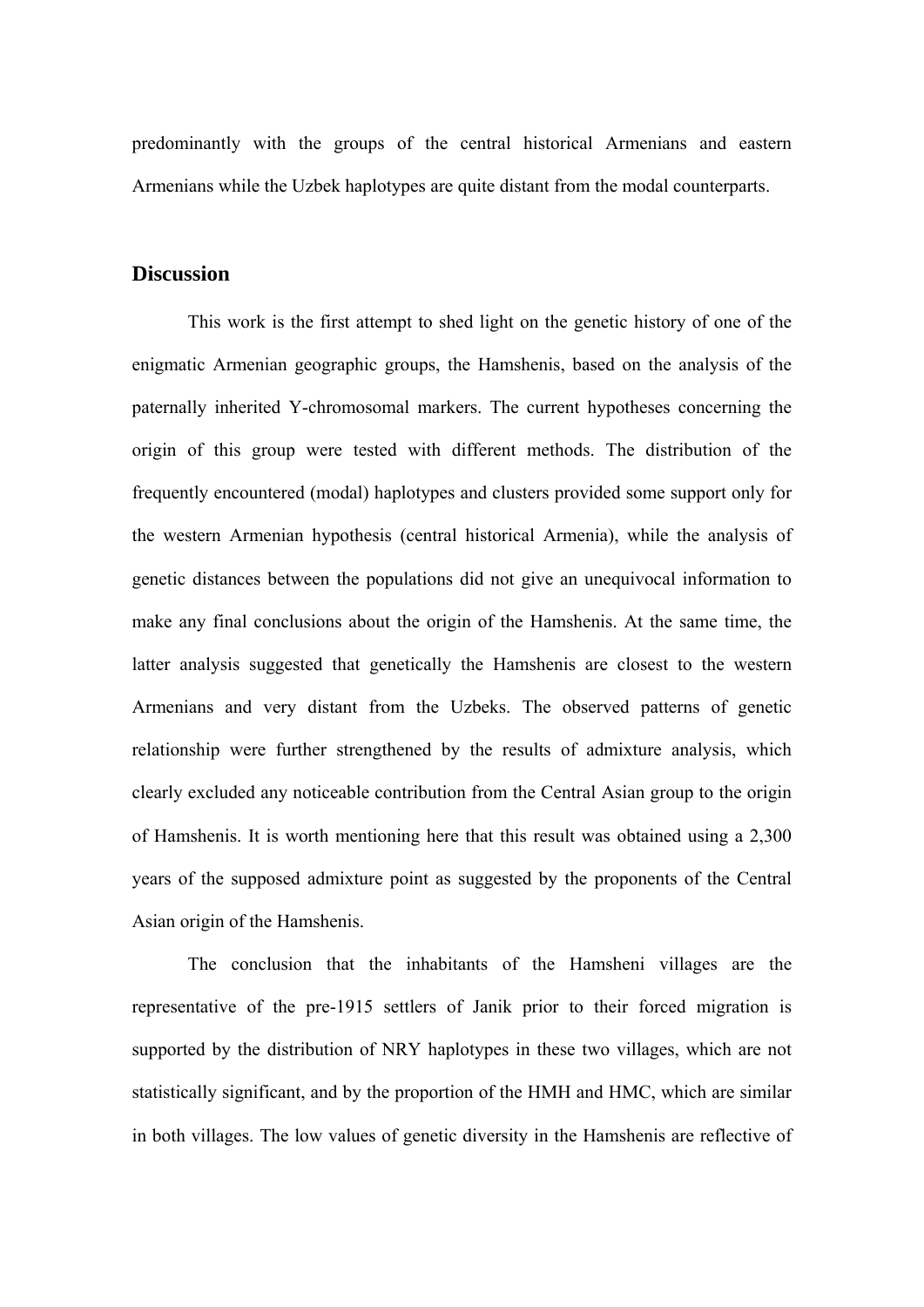the matrimonial traditions in this sub-ethnic group. In particular, the rate of intra village marriages is quite high in both villages, as a result of the tradition to marry within the frames of the same sub-ethnic group.

We understand that although an important element of the cultural identity, the paternal line of biological continuity does not address the cultural continuity, maternal continuity or genome-wide similarity. It allows, however, reaching the conclusions concerning the origin of the Hamshenis that are broadly in agreement with the interdisciplinary evidences. In particular, the unique Hamshen dialect (Homshetsma), which belongs to the northeastern subgroup (Vaux 2007) of the western branch of the Armenian language (Acharian 1947) and which is spoken in the two villages, suggests both a western connection and an extended period of isolation. The Homshetsma dialect is one of the most archaic varieties of the modern Armenian language due to its extended isolation from the rest of the Armenian-speaking world as well as due to the limited exposure to the literary dialects (Vaux 2007). Another evidence from cultural anthropologists suggests the western Armenian origin of the traditional Hamshen garments, in addition to the presence of an ancient Pontic substrate (Kuznetsov 1995).

The admixture analysis allowed not only assessing the level of genetic contribution from other possible source populations to the Hamsheni genetic pool, but also considering different time frames thus making an important link with historical records. In summary, the results suggest that within a 1,000-2,300 years time-frame of the admixture event no detectable traces of Central Asian and south-western Armenian genetic contribution could be detected. Only the central and, to some extent, eastern Armenian groups might be considered as possible source populations for the Hamshenis. The similar pattern of genetic affinity between the groups studied is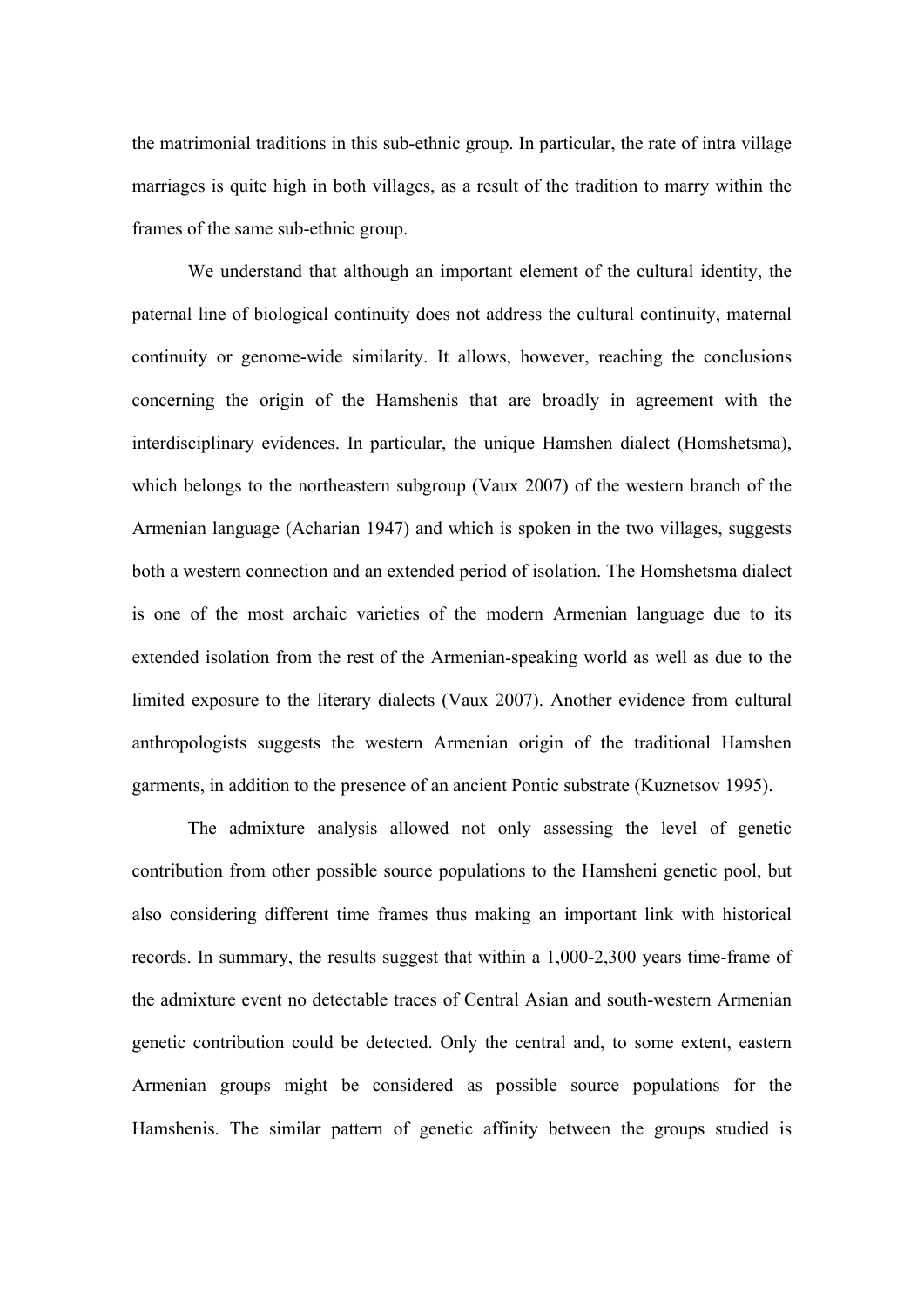observed in median network diagrams when assessing the relationship of STR haptotypes in the two most frequently encountered haplogroups (BT\*(xDE,JK) and J) in the Hamshenis. This conclusion was somewhat expected considering the geographic proximity between the Hamshen area and the central region of historical Armenia. It is worth mentioning here, that we realize that the data set of Uzbek population reflects only a small portion of the Y chromosome diversity in Central Asia and further studies of different ethnic groups living in the region will provide more insights into the topic of this paper.

According to the 6 microsatellite data, the modal haplogroup  $BT^*(xDEJK)$  in the Hamshenis is most likely to be the haplogroup G based on the results of higher resolution Y-chromosomal typing (Cinnioğlu et al. 2004; Rootsi et al. 2012). The Hamshenis modal haplotype seems to be a quite unique one, as it was encountered only in 2 samples from Turkey (Cinnioğlu et al. 2004, with a frequency of 0.44%) and 2 Armenian samples (Rootsi et al 2012, with a frequency of 0.47%) all the four belonging to the haplogroup G1a. This haplotype is completely absent in any of Caucasian (Balanovsky et al. 2011; Nasidze et al. 2003; Bertoncini et al. 2012), Near-Eastern (El-Sibai et al. 2009) and other Armenian (Herrera et al. 2012) populations. It is quite interesting to note, that the two samples from Turkey bearing Hamsheni modal haplotypes were collected in the "region 3" (Cinnioğlu et al. 2004), which coincides with the Hamshenis homeland area near the city of Trabzon. High frequency rate (about 16%) of this "unique" haplotype in the Hamsheni population and its virtual absence in the Near-East and Caucasus, along with the overall low genetic diversity of Hamshenis, may indicate a well expressed founder effect in this specific Armenian subpopulation.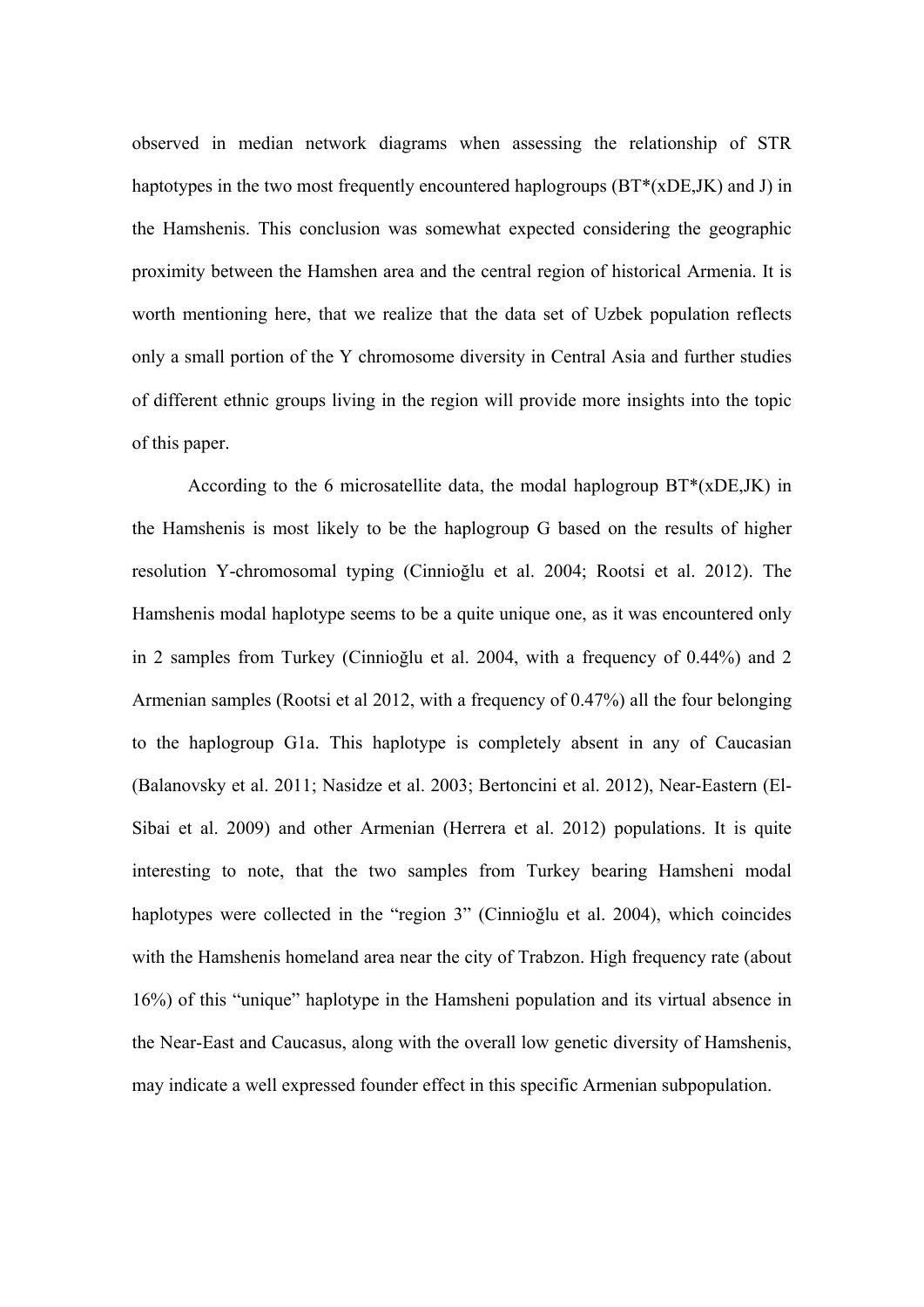Our results do not exclude other chains of events involving, for example, several waves of migration to the Hamshen area from various regions of historical Armenia. To examine these scenarios, more geographically stratified possible source populations must be included in future analyses. A higher resolution typing with additional genetic markers such as mitochondrial and autosomal DNA would be also helpful to test different scenarios.

Undertaken within the context of alternative hypotheses drawn from other disciplines, this study demonstrates the importance of genetic analysis, which can make a significant contribution to our understanding of origin of ethnic groups, in particular, in the Caucasus area.

#### **Acknowledgments**

The authors thank Prof. Mark Thomas and Dr. Neil Bradman (both at University College of London) for their invaluable help in typing the DNA samples, helpful discussion and constant support of L.Y. and A.H. visits to the UK for carrying out the experimental part of the project.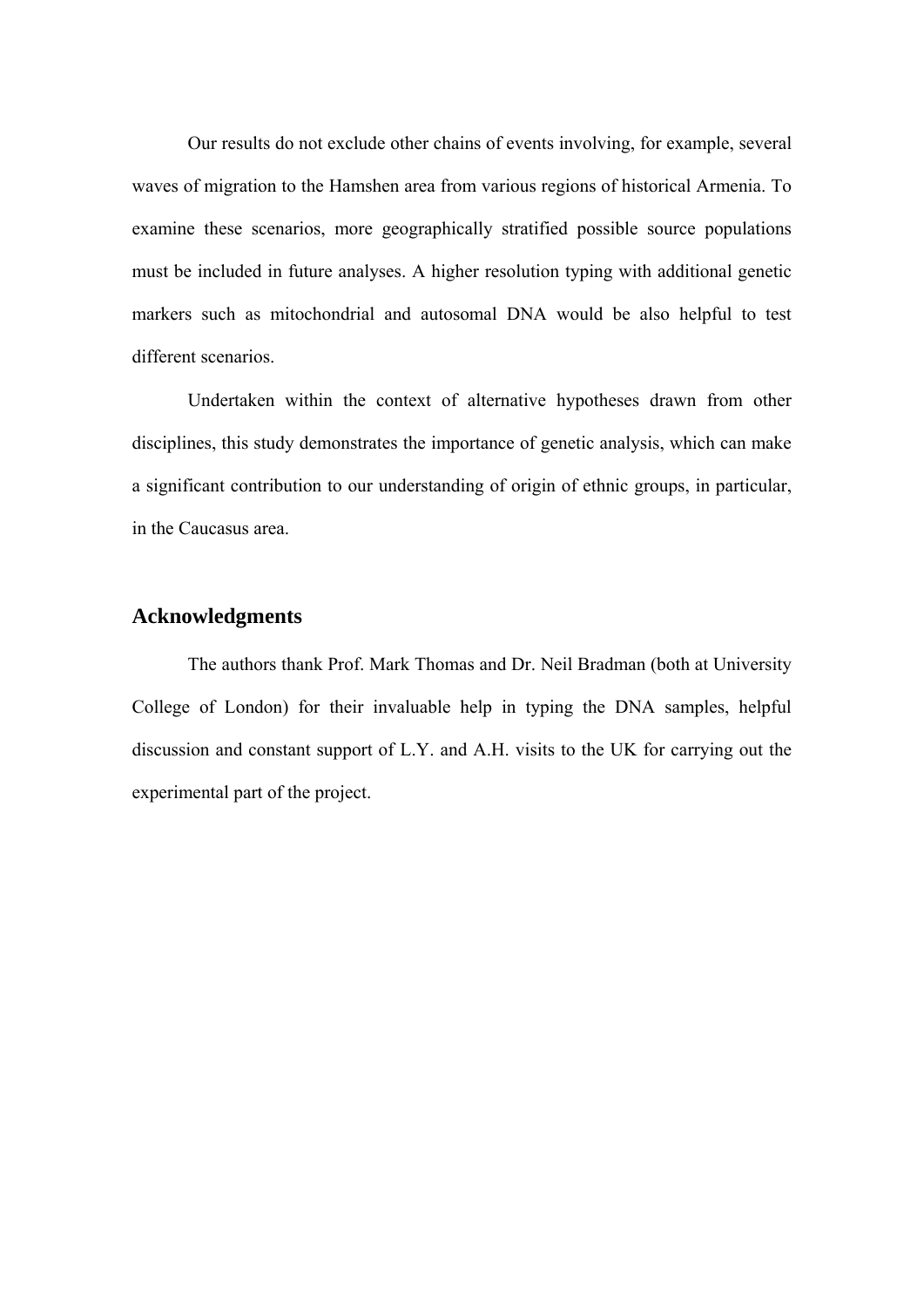#### **References**

- 1. Acharian, H. 1947. Study of the Hamshen dialect. Yerevan: Academy of Science Press, p.272.
- 2. Balanovsky, O., K. Dibirova, A. Dybo et al. 2011. Parallel evolution of genes and languages in the Caucasus region. *Mol. Biol. Evol*. 28(10):2905–2920.
- 3. Benninghaus, R. 2007. Turks and Hemshinli: manipulating ethnic origin and identity. In: Simonian H.H. (ed) The Hemshin: History, society and identity in the Highlands of Northeast Turkey. Routledge, London & NY, pp.353–388.
- 4. Bertoncini, S., K. Bulayeva, G. Ferri et al. 2012. The dual origin of tati-speakers from dagestan as written in the genealogy of uniparental variants. *Am. J. Hum. Biol*. 24(4):391–399.
- 5. Bowden, G.R., P. Balaresque, T.E. King et al. 2008. Excavating past population structures by surname-based sampling: the genetic legacy of the Vikings in northwest England. *Mol. Biol. Evol*. 25:301–309.
- 6. Cinnioğlu C., R. King, T. Kivisild et al. 2004. Excavating Y-chromosome haplotype strata in Anatolia. *Hum. Genet*. 114:127–148.
- 7. Dupanloup I., and G. Bertorelle. 2001. Inferring admixture proportions from molecular data: extension to any number of parental populations. *Mol. Biol. Evol*. 18(4):672–675.
- 8. El-Sibai M., D.E. Platt, M. Haber et al. 2009. Geographical structure of the Ychromosomal genetic landscape of the Levant: a coastal-inland contrast. *Ann. Hum. Genet*. 73:568–581.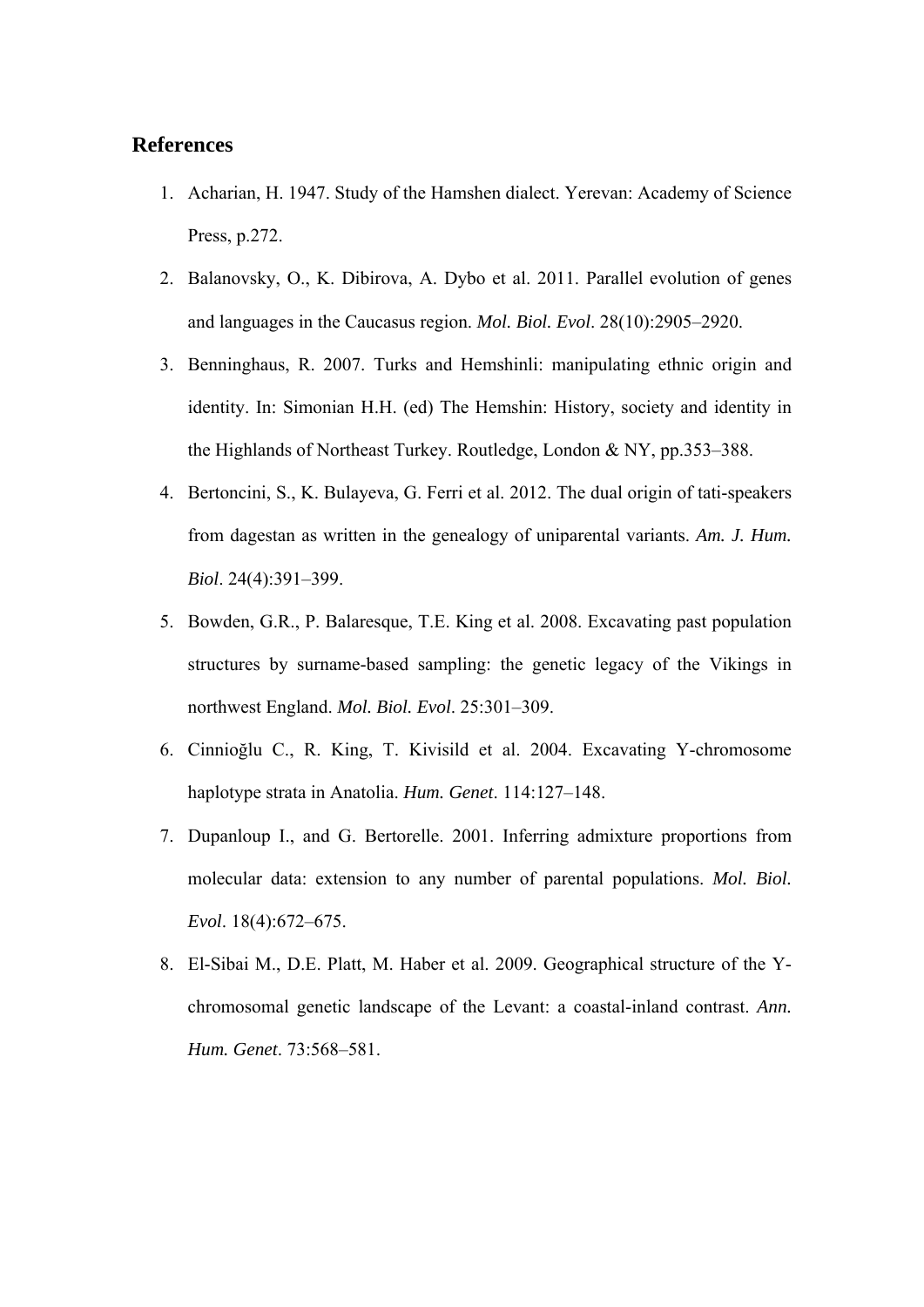- 9. Excoffier, L., and H.E.L. Lischer. 2010. Arlequin suite ver 3.5: A new series of programs to perform population genetics analyses under Linux and Windows. Mol. Ecol. Resour. 10(3): 564–567.
- 10. Haber, M., D.E. Platt, D.A. Badro et al. 2011. Influences of history, geography, and religion on genetic structure: the Maronites in Lebanon. *Eur. J. Hum. Genet*. 19(3):334–340.
- 11. Herrera K.J., R.K. Lowery, L. Hadden et al. 2012. Neolithic patrilineal signals indicate that the Armenian plateau was repopulated by agriculturalists. *Eur. J. Hum. Genet*. 20(3):313–320.
- 12. Karafet, T.M., F.L. Mendez, M.B. Meilerman et al. 2008. New binary polymorphisms reshape and increase resolution of the human Y chromosomal haplogroup tree. *Genome Res*. 18(5):830–838.
- 13. Kayser, M., A. Caglià, D. Corach et al. 1997. Evaluation of Y-chromosomal STRs - A multicenter study. *Int. J. Legal. Med*. 110(3):125–133, 141–149.
- 14. Khachikyan, L. 1969. Pages from the history of Hamshen Armenians. *Bulletin of Yerevan State University* 2:115–144.
- 15. King, T.E., and M.A. Jobling. 2009. Founders, drift, and infidelity: the relationship between Y chromosome diversity and patrilineal surnames. *Mol. Biol. Evol*. 26:1093–1102.
- 16. Kuznetsov, I.V. 1995. The clothes of the Armenians in the Pontus. The semiotics of material culture. Moscow: Publish House "Vostochnaya Literatura", p.294.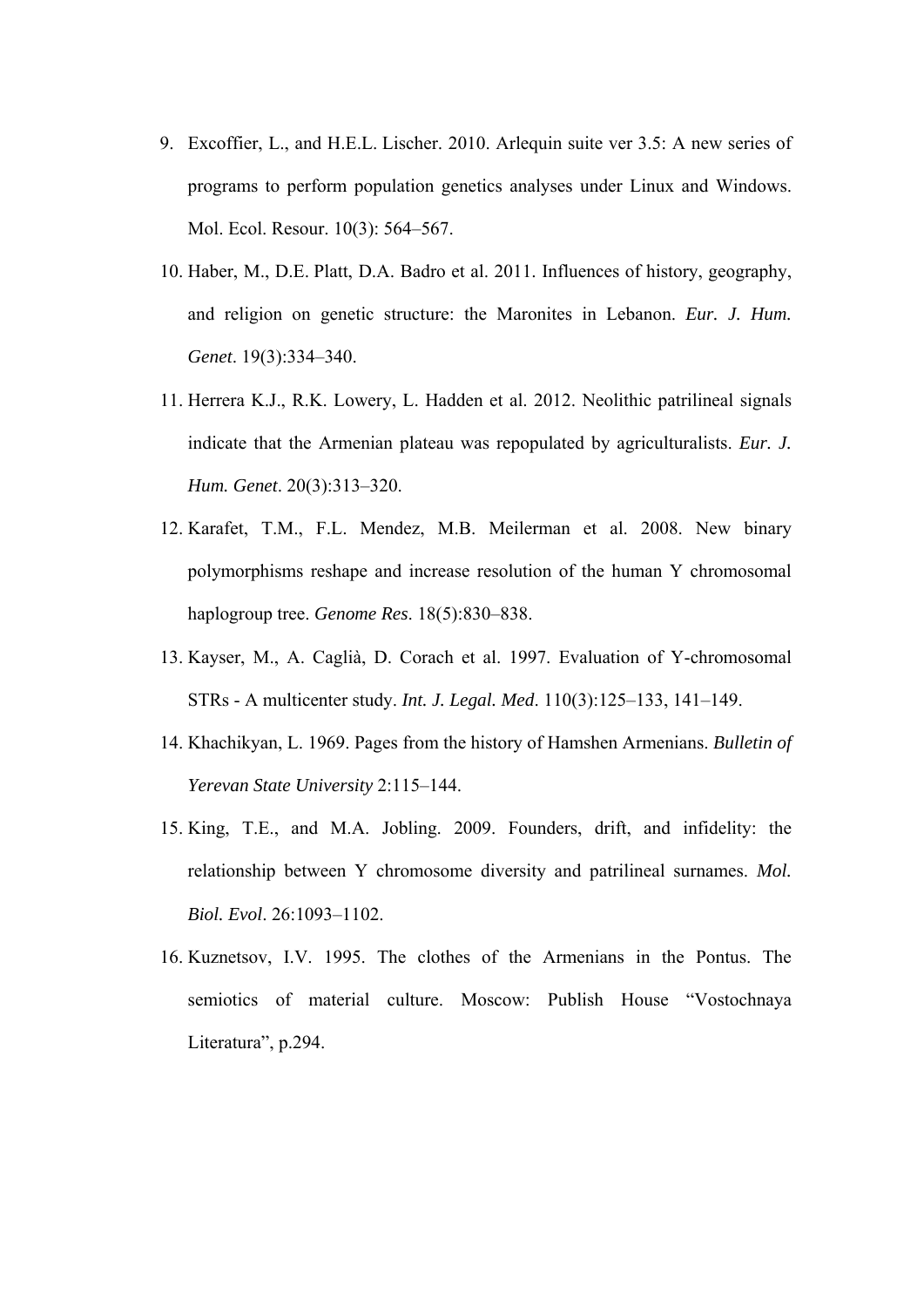- 17. Lowery, R.K., K.J. Herrera, D.A. Barrett et al. 2011. Regionalized autosomal STR profiles among Armenian groups suggest disparate genetic influences. *Am. J. Phys. Anthropol*. 146(2):171–178.
- 18. Nasidze, I, H. Schädlich and M. Stoneking 2003. Haplotypes from the Caucasus, Turkey and Iran for nine Y-STR loci. *Forensic Sci. Int*. 137(1):85–93.
- 19. Raymond, M., and F. Rousset 1995. An exact test for population differentiation. *Evolution* 49:1280–1283.
- 20. Redgate, A.E. 2000. The Armenians. Blackwell Publishers Ltd, Oxford.
- 21. Rootsi S., N.M. Myres, A.A. Lin et al. 2012. Distinguishing the co-ancestries of haplogroup G Y-chromosomes in the populations of Europe and the Caucasus. *Eur. J. Hum. Genet*. May 16. doi: 10.1038/ejhg.2012.86. [Epub ahead of print].
- 22. Rosser, Z.H., T. Zerjal, M.E. Hurles et al. 2000. Y-chromosomal diversity in Europe is clinal and influenced primarily by geography, rather than by language. *Am. J. Hum. Genet*. 67:1526–1543.
- 23. Simonian, H. 2006. History and identity among the Hemshin. *Central Asian Survey* 25:157–178.
- 24. Simonian, H. 2007. Hamshen before Hemshin: the prelude to Islamicization. In: Simonian H.H. (ed) The Hemshin: History, society and identity in the Highlands of Northeast Turkey. Routledge, London & NY, pp. 19–41.
- 25. Thomas, G.M., N. Bradman, and H.M. Flinn. 1999. High throughput analysis of 10 microsatellite and 11 binary polymorphisms on the human Y-chromosome. *Hum. Genet*. 105:577–581.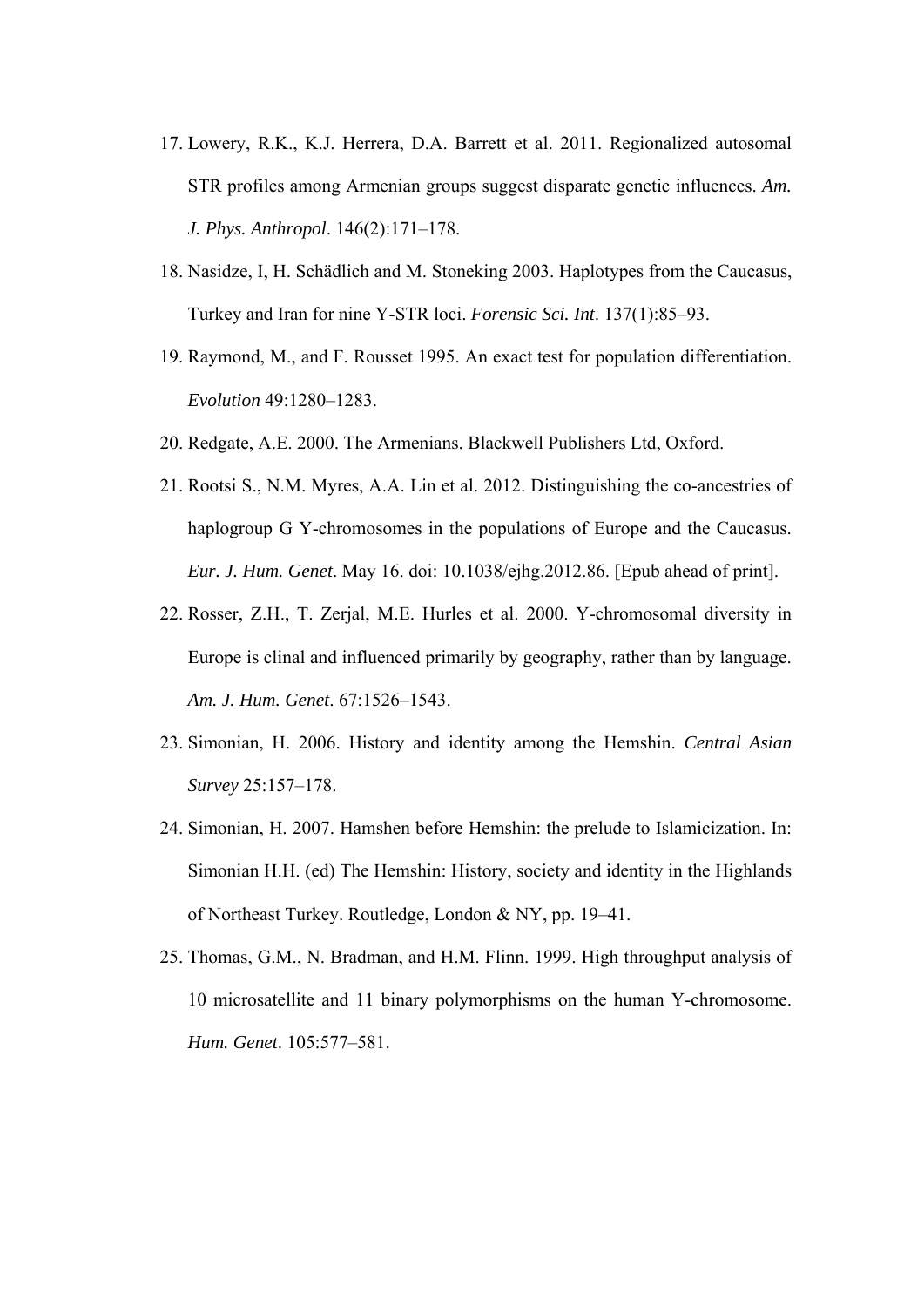- 26. Thomas, G.M., T. Parfitt, D.A. Weiss et al. 2000. Y chromosomes travelling south: the Cohen Modal Haplotype and the origin of the Lemba - the "Black Jews of Southern Africa". *Am. J. Hum. Genet*. 66:674–686.
- 27. Thomas, M.G., I. Barnes, M.E. Weale et al. 2008. New genetic evidence supports isolation and drift in the Ladin communities of the South Tyrolean Alps but not an ancient origin in the Middle East. *Eur. J. Hum. Genet*. 16:124–134.
- 28. Thomas, M.G., K. Skorecki, H. Ben-Ami et al. 1998. A genetic date for the origin of Old Testament Priests. *Nature*. 394:138–140.
- 29. Thomas, M.G., M.E. Weale, A.L. Jones et al. 2002. Founding mothers of Jewish communities: geographically separated Jewish groups were independently founded by very few female ancestors. *Am. J. Hum. Genet*. 70:1411–1420.
- 30. Torlakian, B.G. 1981. Ethnograhy of Hamshen Armenians. In: Ethnograhy and Folklore, Yerevan, N13, pp.24–111.
- 31. Vardanyan S. 1999. Historical notes. In: Galstyan S., Karapetyan L. (eds.) Voice of Hamshen Armenians. Vernatun, Yerevan, pp.7–15.
- 32. Vaux, B. 2007. Homshetsma: the language of the Armenians of Hamshen. In: Simonian H.H. (ed.) The Hemshin: History, society and identity in the Highlands of Northeast Turkey. Routledge, London & NY, pp.257–278.
- 33. Weale, M.E., L. Yepiskoposyan, R.F. Jager et al. 2001. Armenian Y chromosome haplotypes reveal strong regional structure within a single ethnonational group. *Hum. Genet.* 109:659–674.
- 34. Wilson, J.F., D.A. Weiss, M. Richards et al. 2001. Genetic evidence for different male and female roles during cultural transitions in the British Isles. *Proc. Natl. Acad. Sci. USA* 98:5078–5083.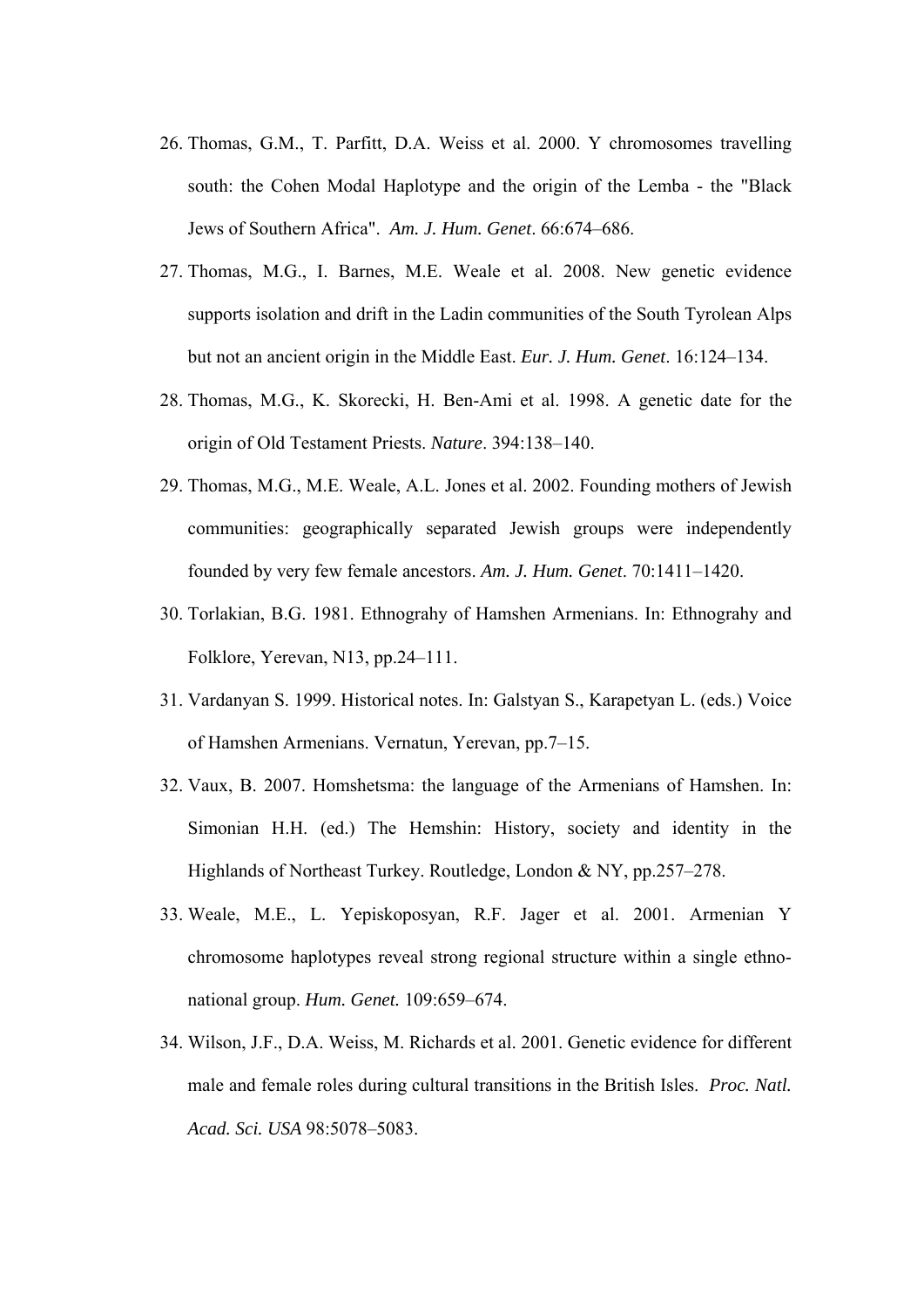- 35. Yunusbayev, B., M. Metspalu, M. Järve et al. 2012. The Caucasus as an asymmetric semipermeable barrier to ancient human migrations. *Mol. Biol. Evol*. 29(1):359–365.
- 36. Zhivotovsky, L.A., P.A. Underhill, C. Cinnioğlu et al. 2004. The Effective Mutation Rate at Y Chromosome Short Tandem Repeats, with Application to Human Population-Divergence Time. *Am. J. Hum. Genet*. 74(1):50–61.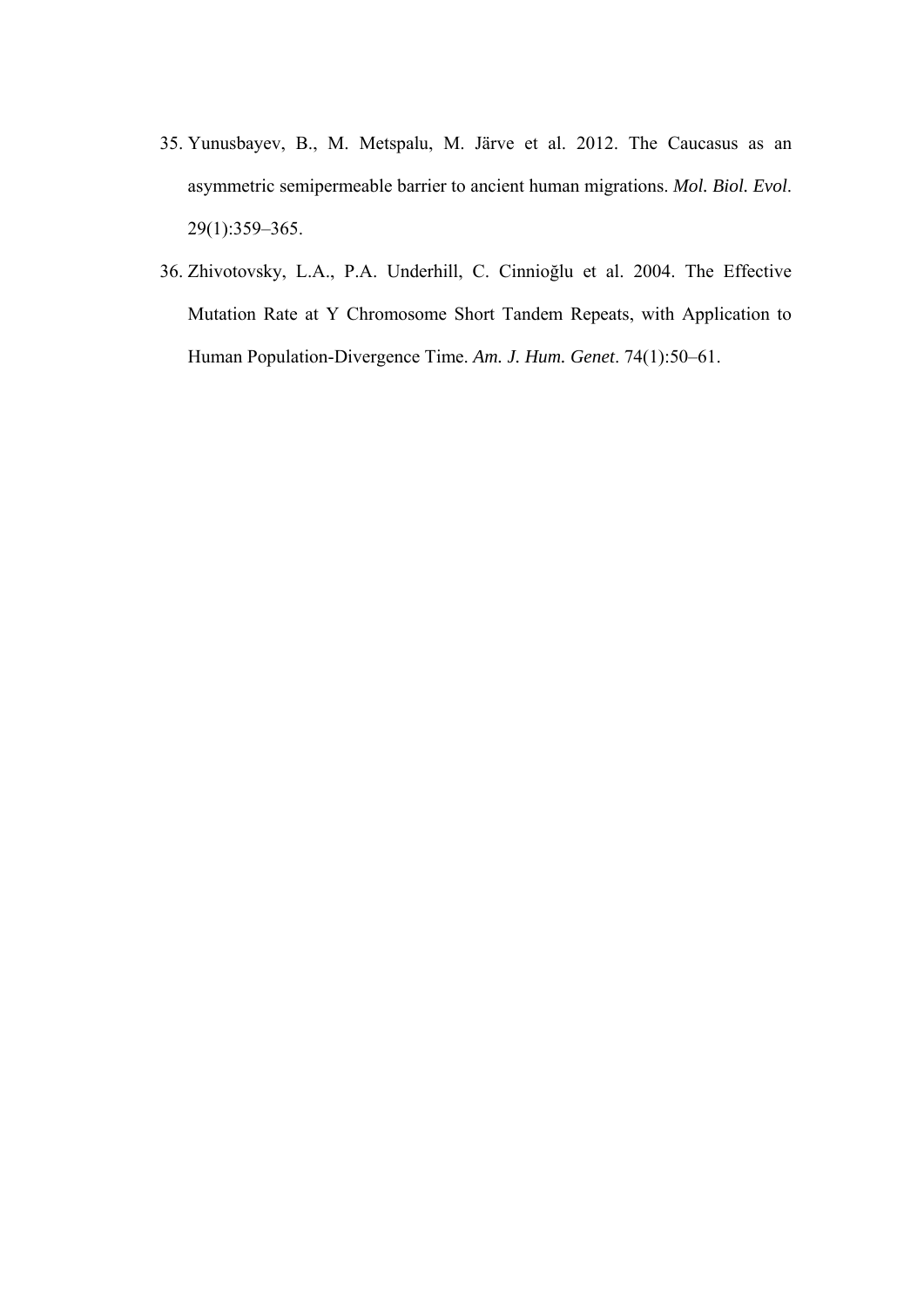| Haplogroup                    | Hamshen  | Syunik    | <b>SWA</b> | <b>CA</b> | <b>Uzbek</b> |
|-------------------------------|----------|-----------|------------|-----------|--------------|
|                               | $(n=82)$ | $(n=296)$ | $(n=96)$   | $(n=145)$ | $(n=39)$     |
| R <sub>1</sub> a <sub>1</sub> | 0.0366   | 0.0473    | 0.0729     | 0.0138    | 0.2564       |
| $P^*(xR1a)$                   | 0.0854   | 0.402     | 0.1667     | 0.3034    | 0.2564       |
| $BT*(xDE,JK)$                 | 0.439    | 0.0912    | 0.1979     | 0.2       | 0.1797       |
| $K^*(xL,N1c, O2b, P)$         | 0.0122   | 0.0405    | 0.1146     | 0.0483    | 0.1538       |
| J                             | 0.317    | 0.3717    | 0.375      | 0.3931    | 0.0769       |
| L                             | 0.061    | 0.0068    | 0.0208     | 0.0138    | 0.0256       |
| N <sub>1</sub> c              |          |           |            | 0.0069    | 0.0256       |
| $DE*(xE)$                     |          |           |            |           | 0.0256       |
| $E^*(xE1b1a)$                 | 0.0488   | 0.0405    | 0.0521     | 0.0207    |              |

**Table 1.** Y chromosome haplogroup frequencies in Hamshenis and four other groups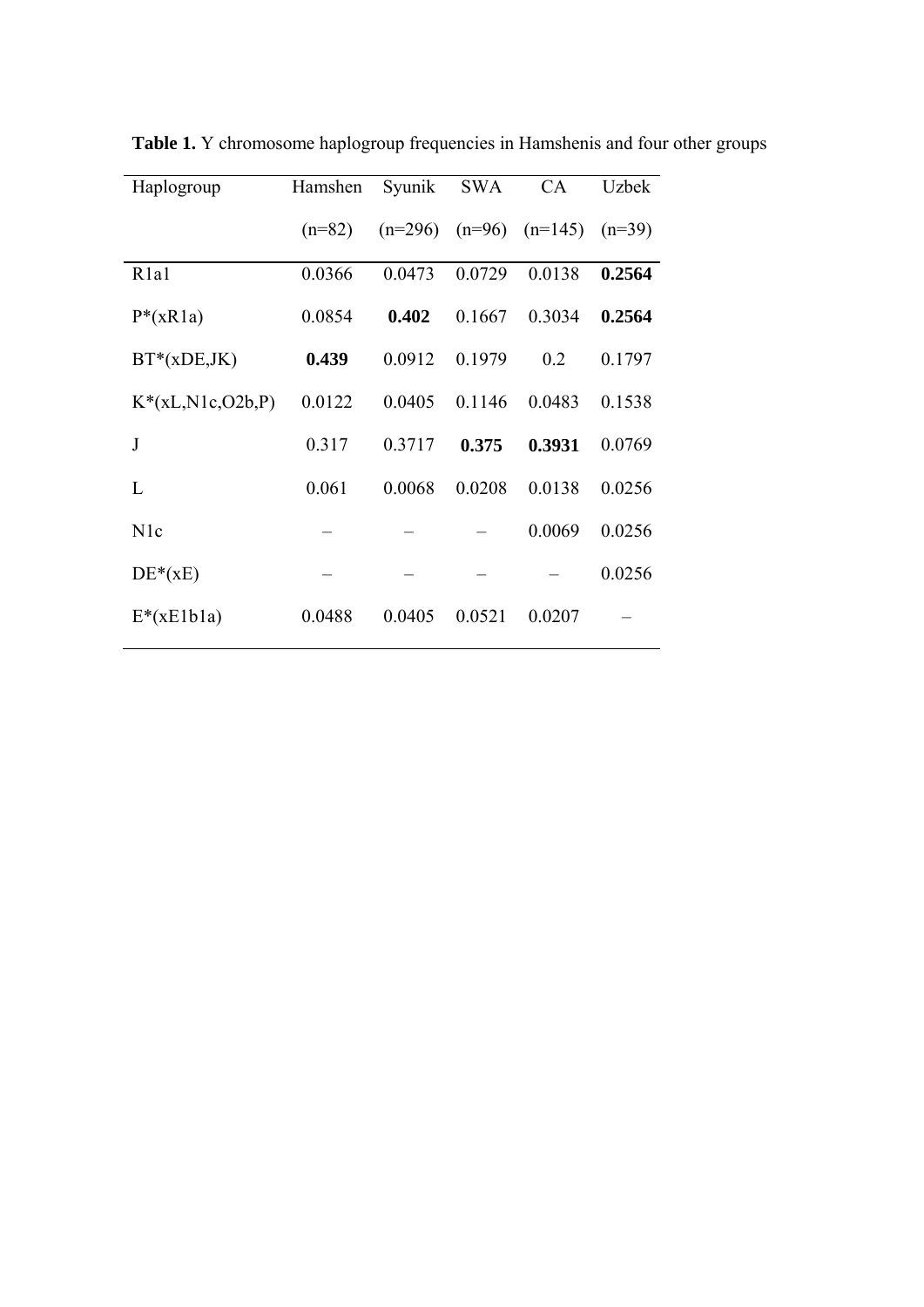| Haplogroup                    | Haplotype                     | Hamshen  | Syunik SWA |          | <b>CA</b> | <b>Uzbek</b> |
|-------------------------------|-------------------------------|----------|------------|----------|-----------|--------------|
|                               |                               | $(n=82)$ | $(n=296)$  | $(n=96)$ | $(n=145)$ | $(n=39)$     |
|                               | BT*(xDE,JK) 16 12 23 10 12 13 | 0.1585   |            |          | 0.0276    |              |
| $P^*(xR1a)$                   | 14 12 24 11 13 12             |          | 0.1216     | 0.0208   | 0.0483    |              |
| J                             | 14 16 23 10 11 12             |          | 0.0135     | 0.0521   | 0.0069    |              |
|                               | 14 15 22 10 11 12             |          | 0.0101     | 0.0313   | 0.1034    |              |
| R <sub>1</sub> a <sub>1</sub> | 16 12 25 11 11 13             | 0.0122   | 0.0068     | 0.0104   |           | 0.1026       |

**Table 2.** Modal haplotype frequencies in Hamshenis and four other groups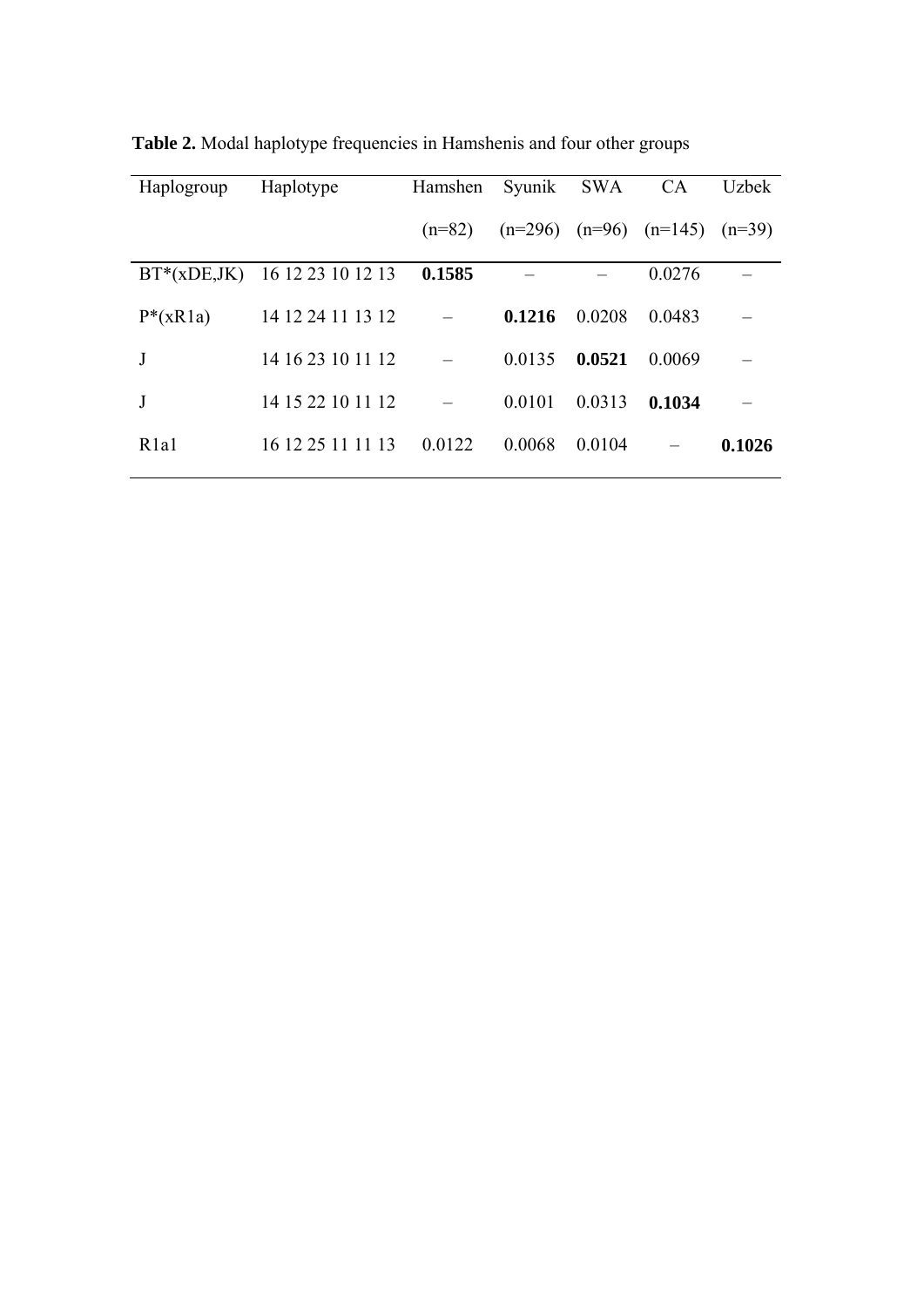| Haplogroup                    | Haplotype                     | Hamshen  |           | Syunik SWA | <b>CA</b> | <b>Uzbek</b> |
|-------------------------------|-------------------------------|----------|-----------|------------|-----------|--------------|
|                               |                               | $(n=82)$ | $(n=296)$ | $(n=96)$   | $(n=145)$ | $(n=39)$     |
|                               | BT*(xDE,JK) 16 12 23 10 12 13 | 0.3049   | 0.0034    |            | 0.0414    |              |
| $P^*(xR1a)$                   | 14 12 24 11 13 12             | 0.0366   | 0.2568    | 0.0417     | 0.1931    | 0.0513       |
| J                             | 14 16 23 10 11 12             | 0.0732   | 0.0912    | 0.1146     | 0.1448    | 0.0256       |
| R <sub>1</sub> a <sub>1</sub> | 16 12 25 11 11 13             | 0.0244   | 0.0473    | 0.0417     | 0.0138    | 0.1282       |

**Table 3.** Modal cluster frequencies for Hamshenis and four other groups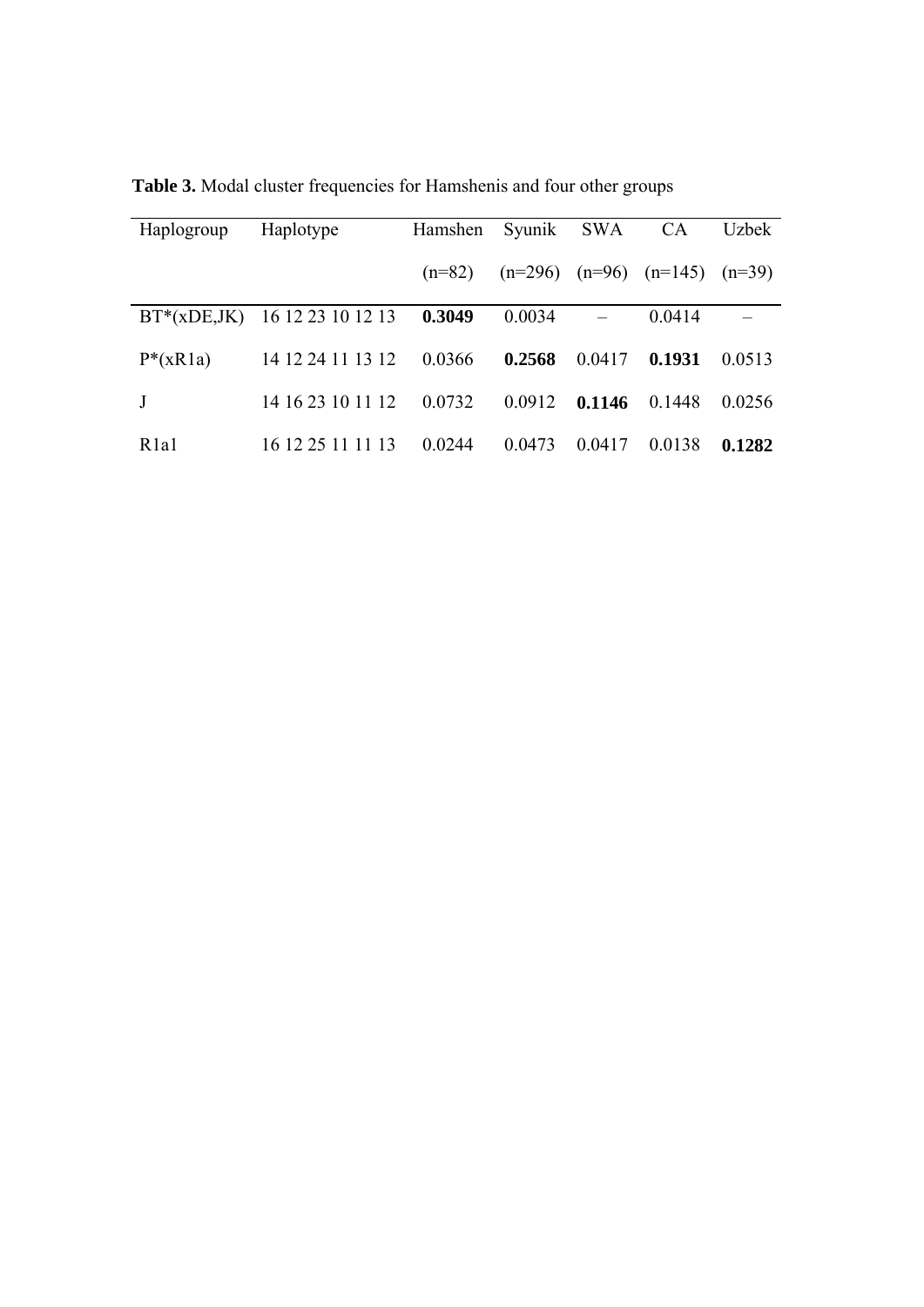| Hap.           | Microsatellite    | <b>SWA</b>          | CA               | Hamshen          | Syunik           | Uzbek            |
|----------------|-------------------|---------------------|------------------|------------------|------------------|------------------|
| no.            | haplotype         | $(n=96)$            | $(n=145)$        | $(n=82)$         | $(n=296)$        | $(n=39)$         |
|                |                   | Haplogroup P*(xR1a) |                  |                  |                  |                  |
| $\mathbf{1}$   | 14 12 24 11 13 12 | $\overline{2}$      | 7                | $\boldsymbol{0}$ | 36               | $\boldsymbol{0}$ |
| $\overline{2}$ | 14 12 24 10 13 12 | $\overline{0}$      | 12               | 1                | 3                | $\boldsymbol{0}$ |
| 3              | 14 12 24 11 14 12 | 1                   | 5                | $\overline{2}$   | 5                | $\theta$         |
| 4              | 14 12 24 11 13 13 | 0                   | $\boldsymbol{0}$ | $\boldsymbol{0}$ | 11               | 1                |
| 5              | 14 12 23 11 13 12 | $\overline{0}$      | $\boldsymbol{0}$ | $\boldsymbol{0}$ | 15               | $\boldsymbol{0}$ |
| 6              | 14 12 24 10 14 12 | 1                   | $\overline{2}$   | $\boldsymbol{0}$ | $\overline{4}$   | 0                |
| 7              | 14 12 25 11 14 12 | $\overline{0}$      | 4                | $\boldsymbol{0}$ | $\overline{2}$   | $\boldsymbol{0}$ |
| 8              | 14 13 23 10 10 14 | 1                   | $\boldsymbol{0}$ | 1                | 3                | 0                |
| 9              | 15 12 24 11 13 12 | $\overline{0}$      | 3                | $\boldsymbol{0}$ | 3                | $\boldsymbol{0}$ |
| 10             | 13 12 22 11 15 13 | 0                   | $\boldsymbol{0}$ | $\boldsymbol{0}$ | $\boldsymbol{0}$ | 1                |
| 11             | 13 12 23 10 12 12 | $\overline{0}$      | $\boldsymbol{0}$ | $\boldsymbol{0}$ | $\boldsymbol{0}$ | 1                |
| 12             | 14 12 19 10 13 13 | $\overline{0}$      | $\boldsymbol{0}$ | $\boldsymbol{0}$ | $\boldsymbol{0}$ | 1                |
| 13             | 14 12 19 11 13 13 | $\overline{0}$      | $\boldsymbol{0}$ | $\boldsymbol{0}$ | $\boldsymbol{0}$ | 1                |
| 14             | 14 12 22 11 13 13 | 0                   | $\boldsymbol{0}$ | $\boldsymbol{0}$ | $\boldsymbol{0}$ | 1                |
| 15             | 14 12 23 10 10 14 | $\overline{0}$      | $\boldsymbol{0}$ | $\boldsymbol{0}$ | $\boldsymbol{0}$ | 1                |
| 16             | 14 13 24 10 10 15 | $\overline{0}$      | $\boldsymbol{0}$ | $\boldsymbol{0}$ | $\boldsymbol{0}$ | 1                |
| 17             | 14 13 24 11 13 12 | $\overline{0}$      | $\boldsymbol{0}$ | $\boldsymbol{0}$ | $\boldsymbol{0}$ | 1                |
| 18             | 15 12 25 11 12 11 | 0                   | $\boldsymbol{0}$ | $\boldsymbol{0}$ | $\boldsymbol{0}$ | 1                |
| 19             | 13 12 25 10 13 13 | 1                   | $\boldsymbol{0}$ | 1                | $\boldsymbol{0}$ | $\theta$         |
| 20             | 14 12 24 10 13 13 | 1                   | 1                | $\boldsymbol{0}$ | 1                | $\boldsymbol{0}$ |
| 21             | 14 12 22 11 13 12 | 1                   | 1                | $\boldsymbol{0}$ | $\boldsymbol{0}$ | $\boldsymbol{0}$ |
| 22             | 14 12 23 10 14 12 | 1                   | 1                | $\boldsymbol{0}$ | $\boldsymbol{0}$ | 0                |
| 23             | 14 12 25 11 13 12 | 1                   | 1                | $\boldsymbol{0}$ | $\boldsymbol{0}$ | $\theta$         |
| 24             | 15 12 25 11 13 12 | 0                   | $\overline{0}$   | $\boldsymbol{0}$ | 5                | 0                |
| 25             | 13 12 25 11 13 12 | $\overline{0}$      | $\overline{2}$   | $\boldsymbol{0}$ | $\boldsymbol{0}$ | $\boldsymbol{0}$ |
| 26             | 14 12 23 10 13 12 | 0                   | 1                | 0                | $\overline{2}$   | 0                |
| 27             | 14 13 23 10 09 14 | $\boldsymbol{0}$    | $\boldsymbol{0}$ | 1                | $\boldsymbol{0}$ | $\boldsymbol{0}$ |
| 28             | 17 12 23 10 10 13 | $\overline{0}$      | $\boldsymbol{0}$ | 1                | $\boldsymbol{0}$ | $\boldsymbol{0}$ |
| 29             | 13 12 22 10 15 13 | $\mathbf{1}$        | $\overline{0}$   | $\boldsymbol{0}$ | $\boldsymbol{0}$ | $\overline{0}$   |
| 30             | 13 14 22 10 16 13 | 1                   | $\boldsymbol{0}$ | $\boldsymbol{0}$ | $\boldsymbol{0}$ | $\boldsymbol{0}$ |
| 31             | 14 12 22 11 14 13 | 1                   | $\boldsymbol{0}$ | $\boldsymbol{0}$ | $\boldsymbol{0}$ | $\boldsymbol{0}$ |
| 32             | 14 12 23 11 14 13 | 1                   | $\boldsymbol{0}$ | $\boldsymbol{0}$ | $\boldsymbol{0}$ | $\boldsymbol{0}$ |
| 33             | 15 12 24 10 14 12 | $\mathbf{1}$        | $\theta$         | $\boldsymbol{0}$ | $\boldsymbol{0}$ | $\boldsymbol{0}$ |
| 34             | 15 12 24 11 14 12 | 1                   | $\boldsymbol{0}$ | $\boldsymbol{0}$ | $\boldsymbol{0}$ | $\boldsymbol{0}$ |
| 35             | 13 12 25 10 13 12 | $\boldsymbol{0}$    | $\boldsymbol{0}$ | $\boldsymbol{0}$ | 3                | $\boldsymbol{0}$ |
| 36             | 14 12 24 12 14 12 | $\overline{0}$      | $\boldsymbol{0}$ | $\boldsymbol{0}$ | 3                | $\overline{0}$   |

**Table 4.** Absolute frequencies of Y chromosome UEP+microsatellite haplotypes in

Hamshenis and comparative data sets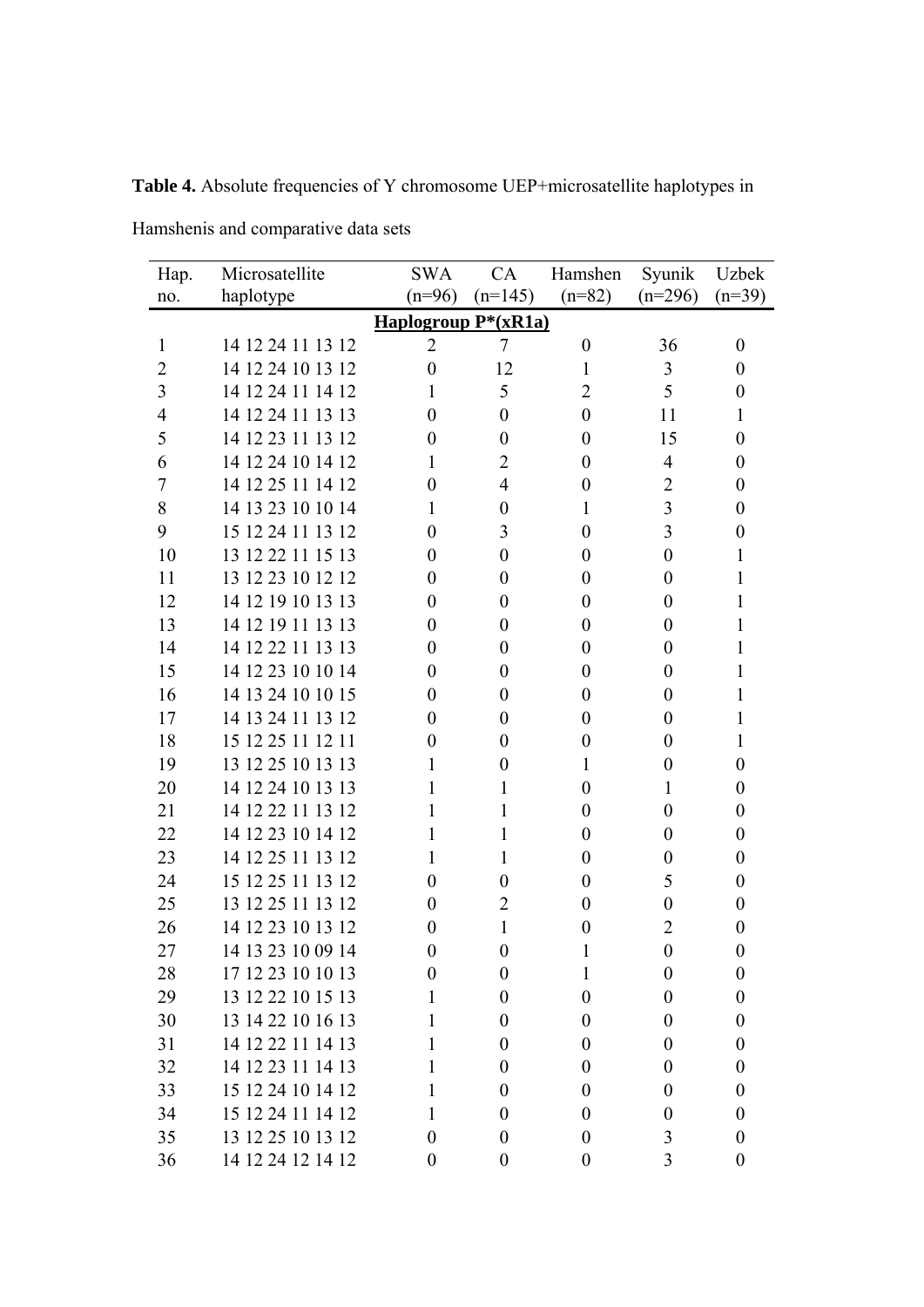| 37 | 12 12 24 10 14 12       | $\boldsymbol{0}$      | 1                      | $\theta$         | $\boldsymbol{0}$ | $\boldsymbol{0}$ |
|----|-------------------------|-----------------------|------------------------|------------------|------------------|------------------|
| 38 | 15 12 24 10 13 12       | $\theta$              | 1                      | $\boldsymbol{0}$ | $\boldsymbol{0}$ | $\boldsymbol{0}$ |
| 39 | 15 12 24 10 13 13       | 0                     | 1                      | $\overline{0}$   | $\boldsymbol{0}$ | $\boldsymbol{0}$ |
| 40 | 15 13 24 10 13 13       | $\theta$              | 1                      | $\theta$         | $\boldsymbol{0}$ | $\boldsymbol{0}$ |
| 41 | 14 12 23 10 13 13       | 0                     | $\overline{0}$         | $\boldsymbol{0}$ | $\overline{2}$   | $\boldsymbol{0}$ |
| 42 | 14 12 24 10 13 11       | $\theta$              | $\theta$               | $\boldsymbol{0}$ | $\overline{2}$   | $\boldsymbol{0}$ |
| 43 | 14 12 25 10 13 12       | 0                     | $\theta$               | 0                | $\overline{2}$   | $\boldsymbol{0}$ |
| 44 | 14 14 24 11 13 12       | $\theta$              | $\theta$               | $\theta$         | $\overline{2}$   | $\boldsymbol{0}$ |
| 45 | 12 12 25 11 14 12       | 0                     | $\theta$               | $\boldsymbol{0}$ | $\mathbf{1}$     | $\boldsymbol{0}$ |
| 46 | 13 12 24 10 14 12       | $\theta$              | $\theta$               | $\boldsymbol{0}$ | 1                | $\boldsymbol{0}$ |
| 47 | 13 12 24 11 13 12       | 0                     | $\overline{0}$         | 0                | 1                | $\boldsymbol{0}$ |
| 48 | 14 11 23 11 13 12       | $\theta$              | $\theta$               | $\theta$         | 1                | $\theta$         |
| 49 | 14 12 23 08 13 12       | 0                     | $\theta$               | $\boldsymbol{0}$ | 1                | $\boldsymbol{0}$ |
| 50 | 14 12 23 12 13 12       | $\theta$              | $\theta$               | $\boldsymbol{0}$ | 1                | $\boldsymbol{0}$ |
| 51 | 14 12 24 10 13 14       | 0                     | $\overline{0}$         | 0                | 1                | $\boldsymbol{0}$ |
| 52 | 14 12 24 11 13 11       | $\theta$              | $\theta$               | $\theta$         | 1                | $\theta$         |
| 53 | 14 12 24 12 13 12       | 0                     | $\theta$               | $\boldsymbol{0}$ | 1                | $\boldsymbol{0}$ |
| 54 | 14 12 24 12 13 13       | 0                     | $\theta$               | $\boldsymbol{0}$ | 1                | $\boldsymbol{0}$ |
| 55 | 14 12 25 10 13 11       | 0                     | $\overline{0}$         | 0                | 1                | $\boldsymbol{0}$ |
| 56 | 14 12 25 11 13 13       | $\theta$              | $\theta$               | $\theta$         | 1                | $\theta$         |
| 57 | 15 13 23 10 10 14       | 0                     | $\theta$               | $\boldsymbol{0}$ | $\mathbf{1}$     | $\boldsymbol{0}$ |
| 58 | 15 13 23 10 13 13       | $\theta$              | $\theta$               | $\theta$         | 1                | $\boldsymbol{0}$ |
| 59 | 16 12 22 10 11 13       | $\theta$              | $\theta$               | $\theta$         | 1                | $\theta$         |
|    | Total (hg $P^*(xR1a)$ ) | 16                    | 44                     | 7                | 119              | 10               |
|    |                         |                       |                        |                  |                  |                  |
|    |                         | <b>Haplogroup N1c</b> |                        |                  |                  |                  |
| 60 | 14 12 23 11 16 14       | $\boldsymbol{0}$      | $\boldsymbol{0}$       | $\theta$         | $\boldsymbol{0}$ | 1                |
| 61 | 15 12 23 11 14 14       | $\theta$              | 1                      | $\boldsymbol{0}$ | $\overline{0}$   | $\boldsymbol{0}$ |
|    | Total (hg N1c)          | $\boldsymbol{0}$      | 1                      | $\boldsymbol{0}$ | $\boldsymbol{0}$ | 1                |
|    |                         |                       | Haplogroup BT*(xDE,JK) |                  |                  |                  |
| 62 | 16 12 23 10 12 13       | $\boldsymbol{0}$      | $\overline{4}$         | 13               | $\boldsymbol{0}$ | $\boldsymbol{0}$ |
| 63 | 15 12 22 10 11 14       | 2                     | 10                     | $\boldsymbol{0}$ | $\mathbf{1}$     | $\boldsymbol{0}$ |
| 64 | 15 12 23 10 12 13       | $\overline{0}$        | $\boldsymbol{0}$       | 7                | $\theta$         | $\boldsymbol{0}$ |
| 65 | 16 12 23 11 12 13       | 0                     | $\overline{2}$         | 5                | $\boldsymbol{0}$ | $\boldsymbol{0}$ |
| 66 | 15 12 21 10 11 15       | 0                     | 6                      | $\boldsymbol{0}$ | $\boldsymbol{0}$ | 1                |
| 67 | 16 14 25 10 11 13       | 0                     | $\boldsymbol{0}$       | $\boldsymbol{0}$ | $\boldsymbol{0}$ | 2                |
| 68 | 15 12 21 10 11 14       | 1                     | 1                      | $\boldsymbol{0}$ | 7                | $\boldsymbol{0}$ |
| 69 | 15 12 23 10 11 14       | 0                     | 1                      | 2                | 2                | $\boldsymbol{0}$ |
| 70 | 15 13 24 10 11 13       | 2                     | $\theta$               | $\boldsymbol{0}$ | 3                | $\boldsymbol{0}$ |
| 71 | 14 12 23 10 11 15       | 0                     | $\theta$               | $\boldsymbol{0}$ | $\boldsymbol{0}$ | 1                |
| 72 | 15 14 25 10 11 13       | 0                     | $\theta$               | $\boldsymbol{0}$ | $\boldsymbol{0}$ |                  |
| 73 | 15 15 23 10 11 13       | $\boldsymbol{0}$      | $\boldsymbol{0}$       | $\boldsymbol{0}$ | $\boldsymbol{0}$ | 1                |
| 74 |                         |                       |                        |                  |                  | 1                |
|    | 16 13 25 09 11 13       | $\boldsymbol{0}$      | $\boldsymbol{0}$       | $\boldsymbol{0}$ | $\boldsymbol{0}$ | 1                |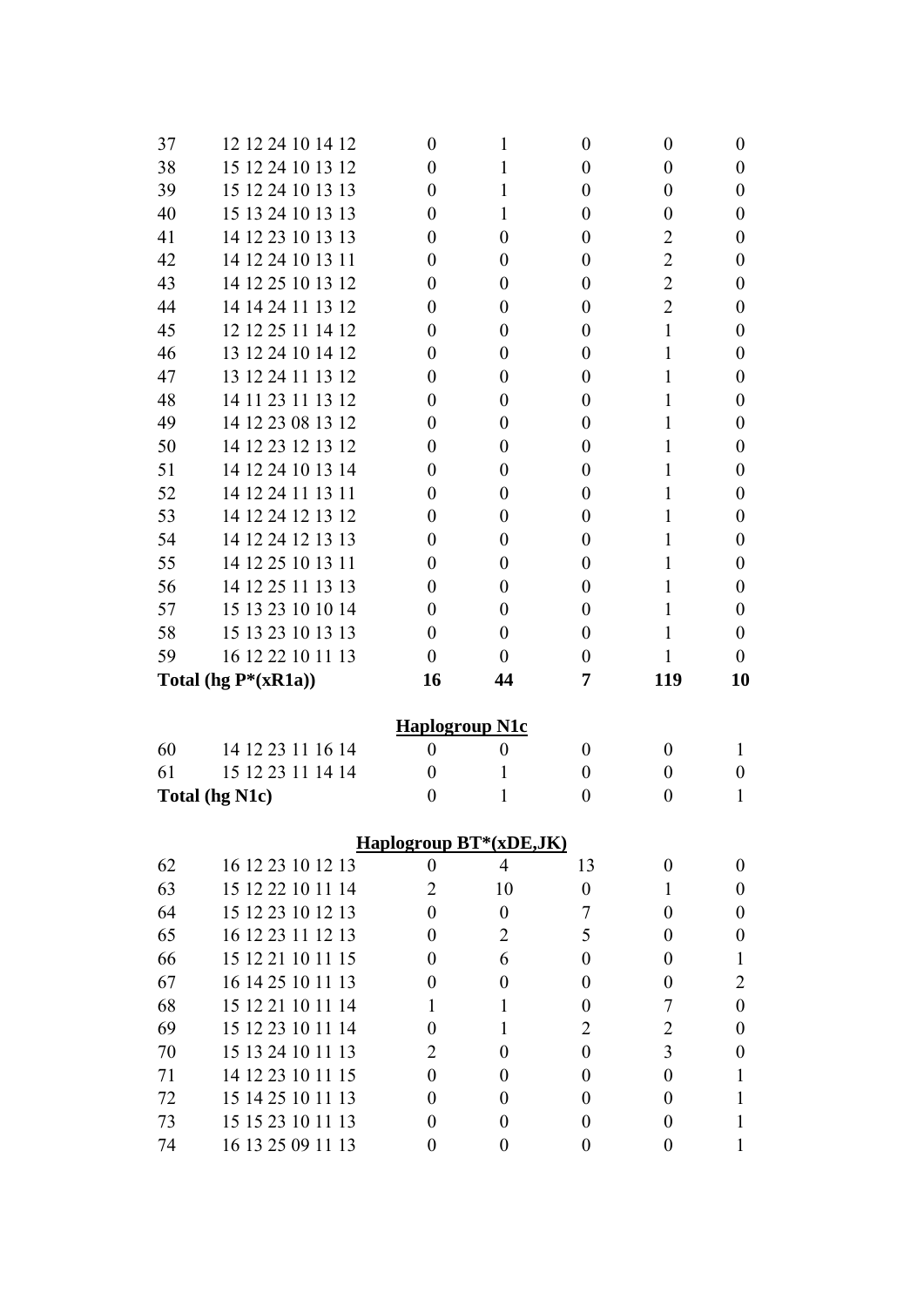| 75  | 15 13 21 10 11 14         | 1                                  | $\theta$         | $\theta$         | 4                | $\theta$         |
|-----|---------------------------|------------------------------------|------------------|------------------|------------------|------------------|
| 76  | 15 12 22 09 11 14         | 2                                  | $\theta$         | $\overline{0}$   | 0                | $\theta$         |
| 77  | 15 12 24 10 11 13         | 2                                  | $\theta$         | $\overline{0}$   | $\boldsymbol{0}$ | $\theta$         |
| 78  | 15 12 23 10 11 13         | $\overline{0}$                     | 3                | $\overline{0}$   | $\boldsymbol{0}$ | $\boldsymbol{0}$ |
| 79  | 15 12 21 10 11 13         | 1                                  | $\theta$         | $\theta$         | 2                | $\theta$         |
| 80  | 15 12 22 10 11 13         | 1                                  | $\theta$         | $\overline{0}$   | $\mathbf{1}$     | $\boldsymbol{0}$ |
| 81  | 15 13 25 10 11 14         | 1                                  | $\theta$         | $\theta$         | 1                | $\boldsymbol{0}$ |
| 82  | 16 13 24 11 11 14         | $\overline{0}$                     | $\overline{2}$   | $\overline{0}$   | $\boldsymbol{0}$ | $\boldsymbol{0}$ |
| 83  | 14 12 23 10 10 13         | $\theta$                           | $\theta$         | 1                | 0                | $\theta$         |
| 84  | 14 13 24 11 11 13         | 0                                  | $\theta$         | 1                | 0                | $\boldsymbol{0}$ |
| 85  | 15 12 23 11 12 13         | $\theta$                           | $\theta$         | 1                | 0                | $\boldsymbol{0}$ |
| 86  | 15 12 24 10 12 13         | $\overline{0}$                     | $\theta$         | 1                | $\boldsymbol{0}$ | $\boldsymbol{0}$ |
| 87  | 15 13 24 10 11 14         | $\theta$                           | $\theta$         | 1                | 0                | $\theta$         |
| 88  | 15 13 25 11 11 14         | $\overline{0}$                     | $\theta$         | 1                | $\boldsymbol{0}$ | $\boldsymbol{0}$ |
| 89  | 16 12 23 11 12 14         | $\theta$                           | $\theta$         | 1                | 0                | $\boldsymbol{0}$ |
| 90  | 17 12 22 10 10 14         | $\overline{0}$                     | $\theta$         | 1                | $\overline{0}$   | $\boldsymbol{0}$ |
| 91  | 17 12 24 10 12 13         | 0                                  | $\theta$         | 1                | 0                | $\theta$         |
| 92  | 14 12 23 10 14 12         | 1                                  | $\theta$         | $\overline{0}$   | $\boldsymbol{0}$ | $\boldsymbol{0}$ |
| 93  | 15 12 21 11 11 14         | 1                                  | $\theta$         | $\theta$         | 0                | $\boldsymbol{0}$ |
| 94  | 15 12 22 09 11 15         | 1                                  | $\theta$         | $\theta$         | $\overline{0}$   | $\boldsymbol{0}$ |
| 95  | 15 13 24 11 11 13         | 1                                  | $\theta$         | $\theta$         | 0                | $\theta$         |
| 96  | 16 12 22 10 10 13         | 1                                  | $\theta$         | $\overline{0}$   | $\boldsymbol{0}$ | $\boldsymbol{0}$ |
| 97  | 17 12 22 10 10 13         | 1                                  | $\theta$         | $\theta$         | 0                | $\theta$         |
| 98  | 14 14 23 10 11 13         | $\overline{0}$                     | $\theta$         | $\theta$         | $\overline{2}$   | $\boldsymbol{0}$ |
| 99  | 12 12 22 10 11 14         | $\theta$                           | $\theta$         | $\theta$         | $\mathbf{1}$     | $\theta$         |
| 100 | 16 12 23 10 10 13         | $\overline{0}$                     | $\theta$         | $\overline{0}$   | 1                | $\boldsymbol{0}$ |
| 101 | 16 12 23 10 12 14         | $\overline{0}$                     | $\theta$         | $\overline{0}$   | 1                | $\theta$         |
| 102 | 17 12 22 10 11 13         | $\boldsymbol{0}$                   | $\theta$         | $\theta$         | 1                | $\boldsymbol{0}$ |
|     | Total (hg $BT*(xDE,JK)$ ) | 19                                 | 29               | 36               | 27               | 7                |
|     |                           |                                    |                  |                  |                  |                  |
|     |                           | Haplogroup E <sup>*</sup> (xE1b1a) |                  |                  |                  |                  |
| 103 | 14 12 24 09 11 13         | $\boldsymbol{0}$                   | $\boldsymbol{0}$ | 3                | $\boldsymbol{0}$ | $\boldsymbol{0}$ |
| 104 | 13 12 24 10 11 13         | 1                                  | $\overline{2}$   | $\boldsymbol{0}$ | 3                | $\boldsymbol{0}$ |
| 105 | 13 12 23 10 11 13         | 1                                  | $\overline{0}$   | $\overline{0}$   | $\mathbf{1}$     | $\boldsymbol{0}$ |
| 106 | 14 12 25 09 11 13         | $\overline{0}$                     | $\theta$         | 1                | $\overline{0}$   | $\theta$         |
| 107 | 13 12 24 09 11 13         | 1                                  | $\theta$         | $\overline{0}$   | $\boldsymbol{0}$ | $\boldsymbol{0}$ |
| 108 | 13 12 24 10 11 14         | 1                                  | $\theta$         | $\overline{0}$   | $\boldsymbol{0}$ | $\boldsymbol{0}$ |
| 109 | 14 12 25 10 11 13         | 1                                  | $\theta$         | $\overline{0}$   | $\boldsymbol{0}$ | $\boldsymbol{0}$ |
| 110 | 13 12 26 10 12 13         | $\overline{0}$                     | $\theta$         | $\overline{0}$   | 3                | $\theta$         |
| 111 | 15 12 25 07 11 13         | $\overline{0}$                     | $\theta$         | $\theta$         | 3                | $\boldsymbol{0}$ |
| 112 | 13 12 24 10 12 14         | $\overline{0}$                     | 1                | $\overline{0}$   | $\boldsymbol{0}$ | $\boldsymbol{0}$ |
| 113 | 12 12 24 10 11 13         | $\overline{0}$                     | $\theta$         | $\overline{0}$   | 1                | $\boldsymbol{0}$ |
| 114 | 13 12 24 10 13 13         | $\boldsymbol{0}$                   | $\theta$         | $\overline{0}$   | 1                | $\boldsymbol{0}$ |
|     | Total (hg $E^*(xE1b1a)$ ) | 5                                  | 3                | 4                | 12               | $\boldsymbol{0}$ |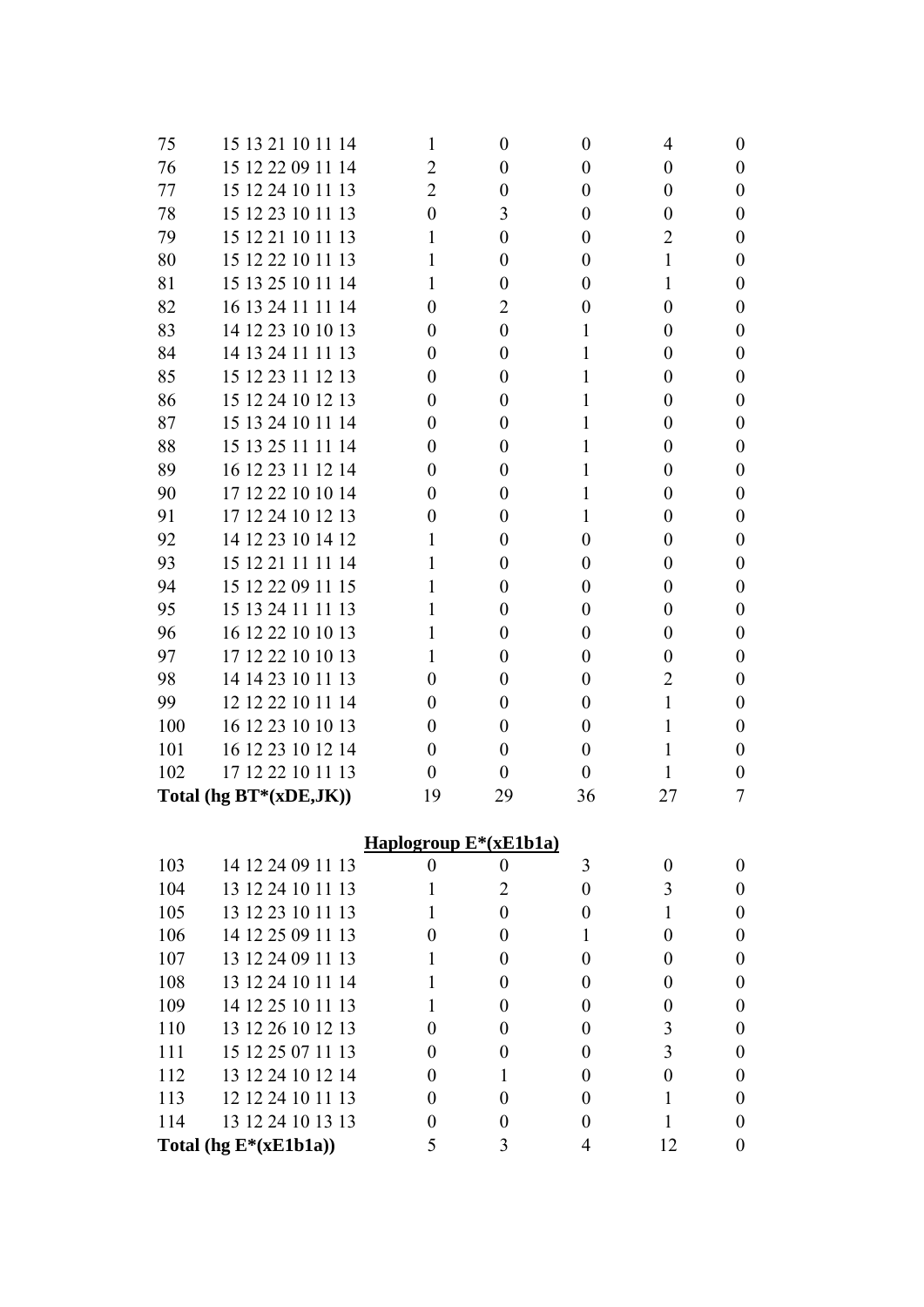|              |                                        |                              | Haplogroup K*(xL,N1c,O2b,P)          |                       |                        |                  |
|--------------|----------------------------------------|------------------------------|--------------------------------------|-----------------------|------------------------|------------------|
| 115          | 14 12 23 10 14 13                      | $\boldsymbol{0}$             | $\boldsymbol{0}$                     | $\theta$              | $\overline{2}$         | 2                |
| 116          | 14 12 23 10 13 13                      | 3                            | $\overline{0}$                       | $\boldsymbol{0}$      | $\overline{4}$         | $\boldsymbol{0}$ |
| 117          | 14 12 24 10 14 13                      | $\theta$                     | $\overline{0}$                       | $\boldsymbol{0}$      | $\boldsymbol{0}$       | 1                |
| 118          | 15 12 22 10 14 13                      | $\theta$                     | $\overline{0}$                       | $\boldsymbol{0}$      | $\boldsymbol{0}$       | 1                |
| 119          | 15 14 23 10 15 13                      | $\theta$                     | $\theta$                             | $\boldsymbol{0}$      | $\boldsymbol{0}$       | 1                |
| 120          | 16 13 23 11 14 14                      | $\theta$                     | $\overline{0}$                       | $\boldsymbol{0}$      | $\boldsymbol{0}$       | 1                |
| 121          | 14 12 23 10 13 14                      | 2                            | $\theta$                             | $\boldsymbol{0}$      | $\boldsymbol{0}$       | 0                |
| 122          | 14 12 24 10 13 13                      | $\overline{2}$               | $\overline{0}$                       | $\boldsymbol{0}$      | $\boldsymbol{0}$       | $\boldsymbol{0}$ |
| 123          | 15 12 23 11 15 14                      | $\theta$                     | $\theta$                             | 1                     | $\boldsymbol{0}$       | $\boldsymbol{0}$ |
| 124          | 13 12 23 10 13 13                      | 1                            | $\theta$                             | $\boldsymbol{0}$      | $\boldsymbol{0}$       | $\boldsymbol{0}$ |
| 125          | 14 12 23 11 13 13                      | 1                            | $\theta$                             | $\boldsymbol{0}$      | $\boldsymbol{0}$       | $\boldsymbol{0}$ |
| 126          | 15 12 23 09 13 14                      | 1                            | $\overline{0}$                       | $\boldsymbol{0}$      | $\boldsymbol{0}$       | $\boldsymbol{0}$ |
| 127          | 15 12 23 10 16 13                      | 1                            | $\theta$                             | $\boldsymbol{0}$      | $\boldsymbol{0}$       | $\boldsymbol{0}$ |
| 128          | 14 12 23 10 15 14                      | $\theta$                     | $\overline{0}$                       | $\boldsymbol{0}$      | 3                      | $\boldsymbol{0}$ |
| 129          | 14 12 23 10 11 13                      | 0                            | 1                                    | $\boldsymbol{0}$      | $\boldsymbol{0}$       | $\boldsymbol{0}$ |
| 130          | 14 12 24 11 13 13                      | $\theta$                     | 1                                    | $\boldsymbol{0}$      | $\boldsymbol{0}$       | $\boldsymbol{0}$ |
| 131          | 14 12 24 11 13 14                      | $\theta$                     | 1                                    | $\boldsymbol{0}$      | $\boldsymbol{0}$       | $\boldsymbol{0}$ |
| 132          | 15 12 23 10 11 13                      | $\theta$                     | 1                                    | $\boldsymbol{0}$      | $\boldsymbol{0}$       | $\boldsymbol{0}$ |
| 133          | 15 12 23 10 13 13                      | 0                            | 1                                    | $\boldsymbol{0}$      | $\boldsymbol{0}$       | $\boldsymbol{0}$ |
| 134          | 15 12 23 10 14 13                      | $\theta$                     | 1                                    | $\boldsymbol{0}$      | $\boldsymbol{0}$       | $\boldsymbol{0}$ |
| 135          | 15 12 23 10 15 13                      | $\theta$                     | 1                                    | $\boldsymbol{0}$      | 0                      | $\boldsymbol{0}$ |
| 136          | 14 12 25 10 13 13                      | $\theta$                     | $\theta$                             | $\boldsymbol{0}$      | 1                      | $\boldsymbol{0}$ |
| 137          | 15 12 23 10 15 14                      | 0                            | $\theta$                             | $\boldsymbol{0}$      | 1                      | $\boldsymbol{0}$ |
| 138          | 16 12 23 10 13 13                      | $\theta$                     | $\overline{0}$                       | $\boldsymbol{0}$      | 1                      | $\boldsymbol{0}$ |
|              | Total (hg $K^*(xL,N1c, O2b, P))$       | 11                           | 7                                    | 1                     | 12                     | 6                |
|              |                                        | <b>Haplogroup L</b>          |                                      |                       |                        |                  |
| 139          | 15 12 23 10 13 11                      | 1                            | $\boldsymbol{0}$                     | $\overline{4}$        | $\boldsymbol{0}$       | $\boldsymbol{0}$ |
| 140          | 15 12 22 10 15 12                      | $\boldsymbol{0}$             | $\boldsymbol{0}$                     | $\boldsymbol{0}$      | 0                      |                  |
| 141          | 14 12 24 10 11 13                      | $\boldsymbol{0}$             | $\boldsymbol{0}$                     | $\mathbf{1}$          | $\boldsymbol{0}$       | $\boldsymbol{0}$ |
| 142          | 15 12 24 10 13 11                      | 1                            | $\boldsymbol{0}$                     | $\boldsymbol{0}$      | $\boldsymbol{0}$       | $\boldsymbol{0}$ |
| 143          | 15 12 22 10 14 12                      | $\theta$                     | $\mathbf{1}$                         | $\boldsymbol{0}$      | $\boldsymbol{0}$       | $\boldsymbol{0}$ |
| 144          | 16 12 23 10 13 11                      | 0                            | 1                                    | $\boldsymbol{0}$      | 0                      | $\boldsymbol{0}$ |
| 145          | 14 12 24 10 14 12                      | 0                            | $\boldsymbol{0}$                     | $\boldsymbol{0}$      | 1                      | $\boldsymbol{0}$ |
| 146          | 15 12 24 10 15 11                      | 0                            | $\boldsymbol{0}$                     | $\boldsymbol{0}$      | 1                      | $\boldsymbol{0}$ |
| Total (hg L) |                                        | $\overline{2}$               | $\overline{2}$                       | 5                     | $\overline{2}$         | $\mathbf{1}$     |
|              |                                        |                              |                                      |                       |                        |                  |
|              |                                        |                              | <b>Haplogroup R1a1</b>               |                       |                        |                  |
| 147          | 16 12 25 11 11 13<br>15 12 25 11 11 13 | $\mathbf{1}$<br>$\mathbf{1}$ | $\boldsymbol{0}$<br>$\boldsymbol{0}$ | 1<br>$\boldsymbol{0}$ | $\overline{2}$         | 4                |
| 148<br>149   | 15 12 24 11 11 13                      | $\boldsymbol{0}$             | $\boldsymbol{0}$                     | $\boldsymbol{0}$      | 12<br>$\boldsymbol{0}$ | $\mathbf{1}$     |
|              |                                        |                              |                                      |                       |                        | 1                |
| 150          | 15 12 27 11 12 13                      | $\boldsymbol{0}$             | $\boldsymbol{0}$                     | $\boldsymbol{0}$      | $\boldsymbol{0}$       | 1                |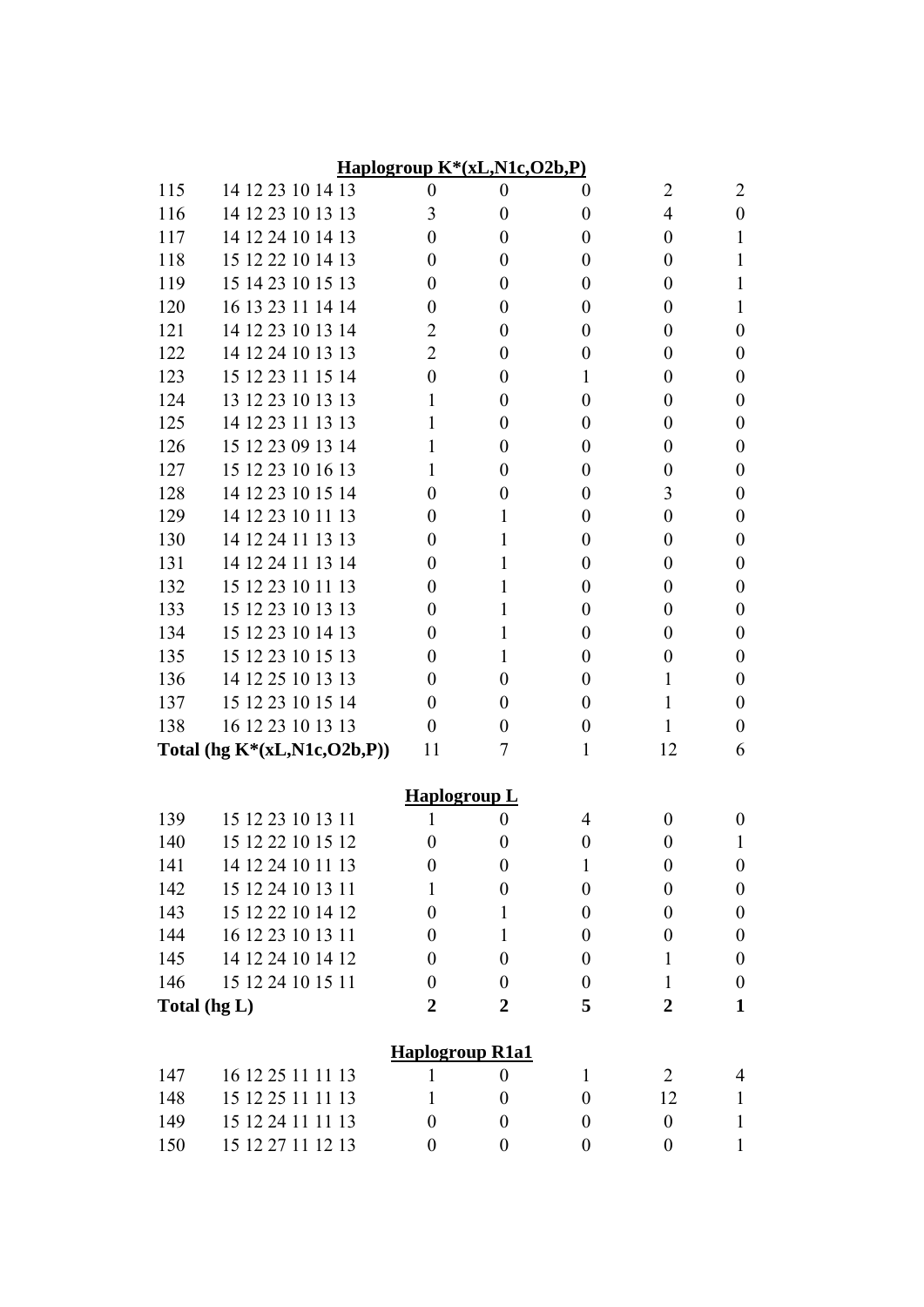| 151 | 16 09 25 10 11 13     | $\boldsymbol{0}$     | $\boldsymbol{0}$ | $\boldsymbol{0}$ | $\boldsymbol{0}$ | 1                |
|-----|-----------------------|----------------------|------------------|------------------|------------------|------------------|
| 152 | 16 12 25 10 11 12     | 0                    | $\boldsymbol{0}$ | $\boldsymbol{0}$ | $\boldsymbol{0}$ | 1                |
| 153 | 17 12 25 10 11 13     | 0                    | 0                | 0                | 0                | 1                |
| 154 | 17 12 25 11 11 13     | 1                    | $\boldsymbol{0}$ | 1                | 0                | 0                |
| 155 | 16 12 25 10 11 13     | 0                    | 2                | 0                | 0                | 0                |
| 156 | 14 12 25 11 11 13     | 0                    | $\boldsymbol{0}$ | 1                | $\boldsymbol{0}$ | 0                |
| 157 | 15 12 25 11 11 14     | 1                    | $\theta$         | 0                | 0                | 0                |
| 158 | 15 12 27 11 11 12     | 1                    | 0                | 0                | 0                | 0                |
| 159 | 16 12 24 10 11 13     | 1                    | 0                | 0                | 0                | 0                |
| 160 | 16 12 24 11 11 13     | 1                    | $\boldsymbol{0}$ | $\boldsymbol{0}$ | $\boldsymbol{0}$ | $\boldsymbol{0}$ |
|     | Total (hg R1a1)       | 7                    | $\overline{2}$   | 3                | 14               | 10               |
|     |                       |                      |                  |                  |                  |                  |
|     |                       | Haplogroup $DE*(xE)$ |                  |                  |                  |                  |
| 161 | 15 12 25 10 07 13     | $\boldsymbol{0}$     | $\boldsymbol{0}$ | $\boldsymbol{0}$ | $\boldsymbol{0}$ | 1                |
|     | Total (hg $DE*(xE)$ ) | $\boldsymbol{0}$     | $\boldsymbol{0}$ | $\boldsymbol{0}$ | 0                | 1                |
|     |                       | <b>Haplogroup J</b>  |                  |                  |                  |                  |
| 162 | 14 15 23 10 11 12     | 3                    | 9                | 6                | 16               | 0                |
| 163 | 14 15 22 10 11 12     | 3                    | 15               | $\boldsymbol{0}$ | 3                | 0                |
| 164 | 15 15 23 11 11 12     | $\theta$             | $\boldsymbol{0}$ | 7                | 1                | 0                |
| 165 | 14 15 23 11 11 12     | 2                    | 2                | 3                | 3                | 0                |
| 166 | 14 16 23 10 11 12     | 5                    | $\mathbf{1}$     | $\boldsymbol{0}$ | 4                | 0                |
| 167 | 15 16 23 10 11 12     | 1                    | 3                | 0                | 0                | 1                |
| 168 | 14 14 24 10 11 12     | 1                    | $\overline{2}$   | 0                | 1                | 1                |
| 169 | 14 15 23 11 11 13     | $\theta$             | $\boldsymbol{0}$ | 3                | $\boldsymbol{0}$ | 0                |
| 170 | 13 15 23 11 11 12     | 3                    | $\boldsymbol{0}$ | $\boldsymbol{0}$ | 1                | 0                |
| 171 | 14 17 23 11 11 12     | 3                    | $\theta$         | 0                | 1                | 0                |
| 172 | 15 15 23 10 11 12     | $\overline{2}$       | $\boldsymbol{0}$ | 0                | 4                | 0                |
| 173 | 14 13 23 10 11 12     | 1                    | $\overline{2}$   | 0                | 3                | 0                |
| 174 | 14 13 22 10 11 12     | $\boldsymbol{0}$     | $\overline{4}$   | $\boldsymbol{0}$ | $\overline{2}$   | $\boldsymbol{0}$ |
| 175 | 14 16 23 09 11 12     | $\boldsymbol{0}$     | 4                | $\boldsymbol{0}$ | $\overline{2}$   | $\boldsymbol{0}$ |
| 176 | 14 16 24 10 11 12     | 1                    | 3                | $\boldsymbol{0}$ | $\boldsymbol{0}$ | 0                |
| 177 | 14 15 24 10 11 12     | $\overline{2}$       | $\boldsymbol{0}$ | $\boldsymbol{0}$ | 3                | 0                |
| 178 | 14 15 23 09 11 12     | 0                    | 3                | $\boldsymbol{0}$ | $\overline{c}$   | 0                |
| 179 | 14 14 24 11 11 12     | $\theta$             | $\boldsymbol{0}$ | $\boldsymbol{0}$ | $\boldsymbol{0}$ | 1                |
| 180 | 14 17 23 10 11 12     | 1                    | $\boldsymbol{0}$ | $\boldsymbol{0}$ | 4                | 0                |
| 181 | 14 17 24 10 11 12     | 0                    | $\boldsymbol{0}$ | $\boldsymbol{0}$ | 7                | 0                |
| 182 | 15 14 23 10 11 12     | 2                    | $\boldsymbol{0}$ | $\boldsymbol{0}$ | $\boldsymbol{0}$ | 0                |
| 183 | 14 14 23 10 11 12     | 0                    | $\boldsymbol{0}$ | $\boldsymbol{0}$ | 5                | 0                |
| 184 | 14 14 22 10 11 12     | $\theta$             | $\overline{2}$   | $\boldsymbol{0}$ | $\boldsymbol{0}$ | 0                |
| 185 | 15 16 22 09 11 12     | 0                    | $\overline{2}$   | $\boldsymbol{0}$ | $\boldsymbol{0}$ | 0                |
| 186 | 14 14 25 10 11 12     | 0                    | $\boldsymbol{0}$ | $\boldsymbol{0}$ | 4                | 0                |
| 187 | 14 16 23 11 11 13     | $\theta$             | $\boldsymbol{0}$ | $\boldsymbol{0}$ | 4                | 0                |
| 188 | 15 15 25 10 11 12     | $\boldsymbol{0}$     | $\boldsymbol{0}$ | $\boldsymbol{0}$ | 4                | $\boldsymbol{0}$ |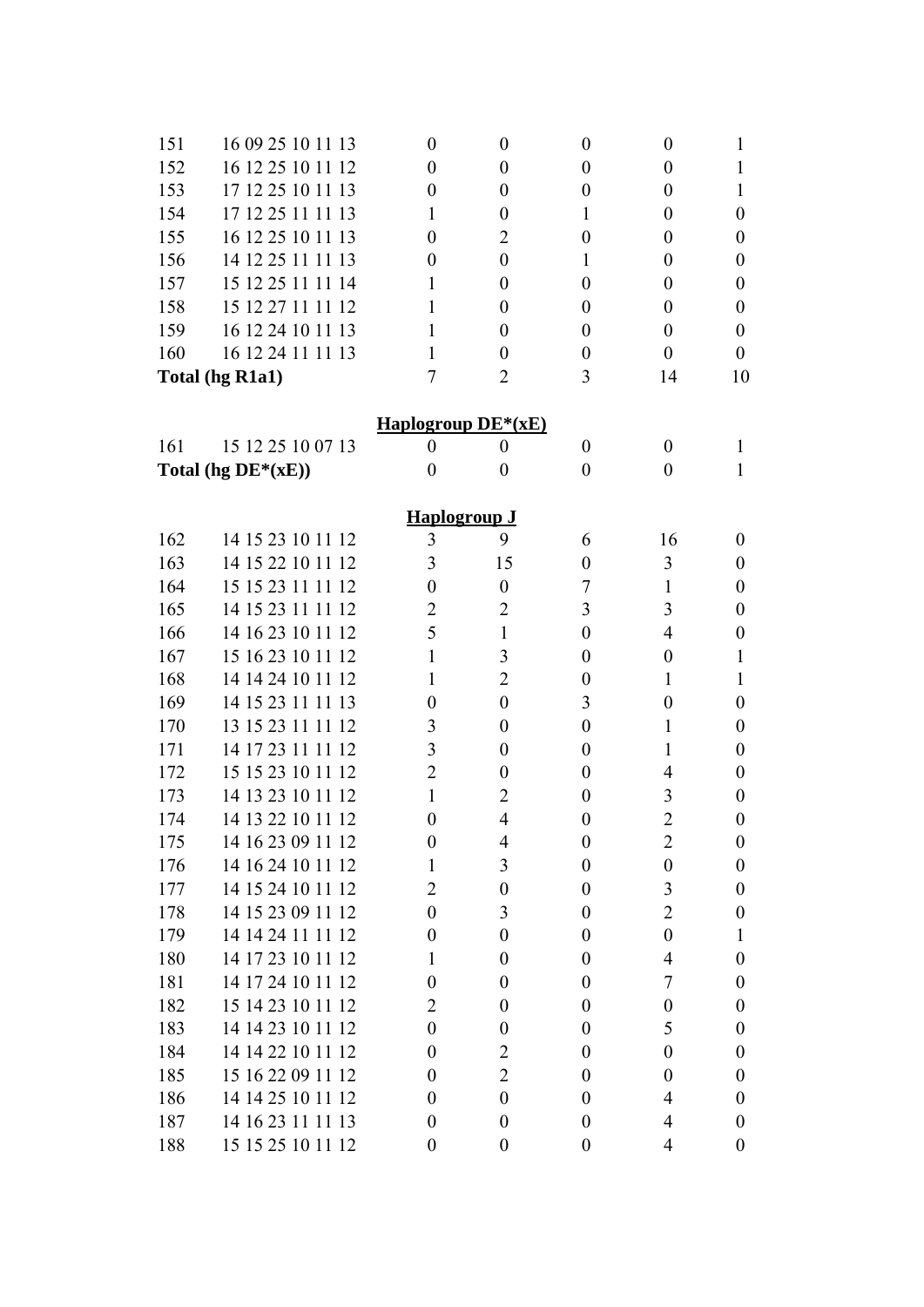|            | Total (hg J)                           | 36                           | 57                                   | 26               | <b>110</b>                           | 3                            |
|------------|----------------------------------------|------------------------------|--------------------------------------|------------------|--------------------------------------|------------------------------|
| 231        | 16 15 23 10 11 12                      | $\theta$                     | $\theta$                             | $\theta$         |                                      | $\boldsymbol{0}$             |
| 230        | 16 14 22 10 11 12                      | $\overline{0}$               | $\theta$                             | $\boldsymbol{0}$ |                                      | $\boldsymbol{0}$             |
| 229        | 15 15 24 11 11 13                      | $\overline{0}$               | $\theta$                             | $\theta$         | 1                                    | $\boldsymbol{0}$             |
| 228        | 15 15 24 09 11 12                      | $\overline{0}$               | $\theta$                             | $\boldsymbol{0}$ | 1                                    | $\boldsymbol{0}$             |
| 227        | 15 15 23 09 11 12                      | $\overline{0}$               | $\theta$                             | $\theta$         | 1                                    | $\boldsymbol{0}$             |
| 226        | 15 13 23 10 11 12                      | $\overline{0}$               | $\theta$                             | $\boldsymbol{0}$ | 1                                    | $\boldsymbol{0}$             |
| 225        | 14 17 24 10 12 12                      | $\overline{0}$               | $\theta$                             | $\boldsymbol{0}$ | 1                                    | $\boldsymbol{0}$             |
| 224        | 14 17 24 10 11 13                      | $\overline{0}$               | $\boldsymbol{0}$                     | $\boldsymbol{0}$ |                                      | $\boldsymbol{0}$             |
| 223        | 14 16 24 08 11 12                      | $\overline{0}$               | $\theta$                             | $\theta$         | 1                                    | $\boldsymbol{0}$             |
| 222        | 14 16 23 11 11 12                      | $\theta$                     | $\theta$                             | $\boldsymbol{0}$ | 1                                    | $\boldsymbol{0}$             |
| 221        | 14 16 22 10 12 12                      | $\theta$                     | $\overline{0}$                       | $\boldsymbol{0}$ | 1                                    | $\boldsymbol{0}$             |
| 220        | 14 15 25 11 11 12                      | $\boldsymbol{0}$             | $\boldsymbol{0}$                     | $\boldsymbol{0}$ | 1                                    | $\boldsymbol{0}$             |
| 219        | 14 15 25 10 11 12                      | $\theta$                     | $\boldsymbol{0}$                     | $\boldsymbol{0}$ |                                      | $\boldsymbol{0}$             |
| 218        | 14 14 24 10 11 13                      | $\overline{0}$               | $\theta$                             | $\overline{0}$   |                                      | $\boldsymbol{0}$             |
| 217        | 14 14 23 10 11 13                      | $\boldsymbol{0}$             | $\theta$                             | $\boldsymbol{0}$ |                                      | 0                            |
| 216        | 14 13 24 11 11 13                      | $\boldsymbol{0}$             | $\theta$                             | $\boldsymbol{0}$ |                                      | $\boldsymbol{0}$             |
| 215        | 14 12 23 10 11 12                      | $\theta$                     | $\boldsymbol{0}$                     | $\boldsymbol{0}$ | 1                                    | $\boldsymbol{0}$             |
| 214        | 15 16 22 10 11 12                      | $\boldsymbol{0}$             | $\boldsymbol{0}$                     | $\boldsymbol{0}$ | $\overline{2}$                       | $\boldsymbol{0}$             |
| 213        | 15 15 23 10 11 13                      | $\boldsymbol{0}$             | $\boldsymbol{0}$                     | $\boldsymbol{0}$ | $\overline{2}$                       | $\boldsymbol{0}$             |
| 212        | 15 14 25 11 11 12                      | $\theta$                     | $\theta$                             | $\boldsymbol{0}$ | $\overline{2}$                       | $\boldsymbol{0}$             |
| 211        | 13 18 24 10 11 12                      | $\theta$                     | $\theta$                             | $\boldsymbol{0}$ | $\overline{2}$                       | $\boldsymbol{0}$             |
| 210        | 13 15 23 10 11 12                      | $\boldsymbol{0}$             | $\boldsymbol{0}$                     | $\boldsymbol{0}$ | $\overline{c}$                       | $\boldsymbol{0}$             |
| 209        | 16 16 23 10 11 12                      | $\boldsymbol{0}$             | 1                                    | $\boldsymbol{0}$ | $\boldsymbol{0}$                     | $\boldsymbol{0}$             |
| 208        | 15 16 23 09 11 12                      | $\overline{0}$               | 1                                    | $\boldsymbol{0}$ | $\boldsymbol{0}$                     | $\boldsymbol{0}$             |
| 207        | 14 16 22 10 11 12                      | $\theta$                     | 1                                    | $\theta$         | $\boldsymbol{0}$                     | $\boldsymbol{0}$             |
| 206        | 14 15 23 10 11 13                      | $\boldsymbol{0}$             | 1                                    | $\boldsymbol{0}$ | $\boldsymbol{0}$                     | $\boldsymbol{0}$             |
| 205        | 13 17 23 10 11 12                      | $\theta$                     | 1                                    | $\boldsymbol{0}$ | $\boldsymbol{0}$                     | $\boldsymbol{0}$             |
| 204        | 15 15 24 10 11 12                      | $\overline{0}$               | $\boldsymbol{0}$                     | $\boldsymbol{0}$ | 3                                    | $\boldsymbol{0}$             |
| 203        | 15 15 22 10 11 12                      | $\theta$                     | $\theta$                             | $\theta$         | 3                                    | $\boldsymbol{0}$             |
| 202        | 14 15 24 10 11 13                      | $\theta$                     | $\theta$                             | $\boldsymbol{0}$ | 3                                    | $\boldsymbol{0}$             |
| 201        | 15 16 24 11 11 12                      |                              | $\theta$                             | $\boldsymbol{0}$ | $\boldsymbol{0}$                     | $\boldsymbol{0}$             |
| 200        | 15 16 24 09 11 12                      |                              | $\overline{0}$                       | $\boldsymbol{0}$ | $\boldsymbol{0}$                     | $\boldsymbol{0}$             |
| 199        | 14 18 24 10 11 11                      |                              | $\theta$                             | $\boldsymbol{0}$ | $\boldsymbol{0}$                     | $\boldsymbol{0}$             |
| 198        | 14 15 26 10 11 12                      |                              | $\theta$                             | $\boldsymbol{0}$ | $\boldsymbol{0}$                     | $\boldsymbol{0}$             |
| 197        | 14 15 22 11 11 13                      |                              | $\theta$                             | $\boldsymbol{0}$ | $\boldsymbol{0}$                     | $\boldsymbol{0}$             |
| 196        | 14 13 23 10 11 13                      | 1                            | $\overline{0}$                       | $\boldsymbol{0}$ | $\boldsymbol{0}$                     | $\boldsymbol{0}$             |
| 195        | 15 15 24 12 11 12                      | $\overline{0}$               | $\theta$                             |                  | $\boldsymbol{0}$                     | $\boldsymbol{0}$             |
| 194        | 14 18 23 11 11 13                      | $\boldsymbol{0}$             | $\theta$                             |                  | $\boldsymbol{0}$                     | $\boldsymbol{0}$             |
| 193        | 14 17 23 10 11 13                      | $\theta$                     | $\theta$                             | 1                | $\boldsymbol{0}$                     | $\boldsymbol{0}$             |
| 192        | 14 15 24 11 11 12                      | $\boldsymbol{0}$             | $\overline{0}$                       | 1                | $\boldsymbol{0}$                     | $\boldsymbol{0}$             |
| 191        | 14 15 22 10 11 13                      | $\boldsymbol{0}$<br>$\theta$ | $\theta$                             | 1                | $\boldsymbol{0}$<br>$\boldsymbol{0}$ | $\boldsymbol{0}$<br>$\theta$ |
| 189<br>190 | 14 13 23 11 11 12<br>14 14 23 11 11 12 | $\theta$                     | $\boldsymbol{0}$<br>$\boldsymbol{0}$ |                  | $\boldsymbol{0}$                     | $\boldsymbol{0}$             |